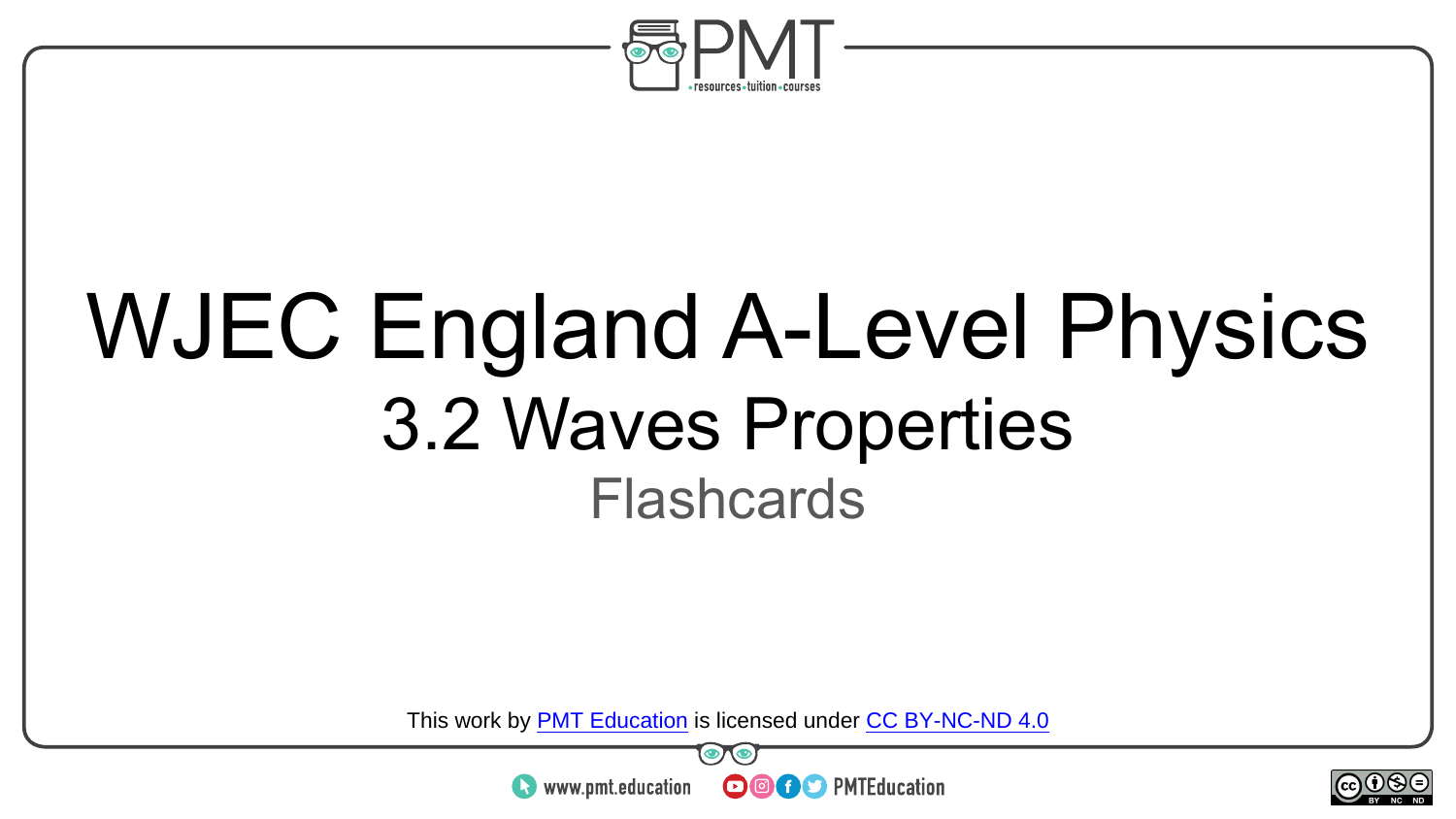

#### Why is a laser useful in showing interference and diffraction?



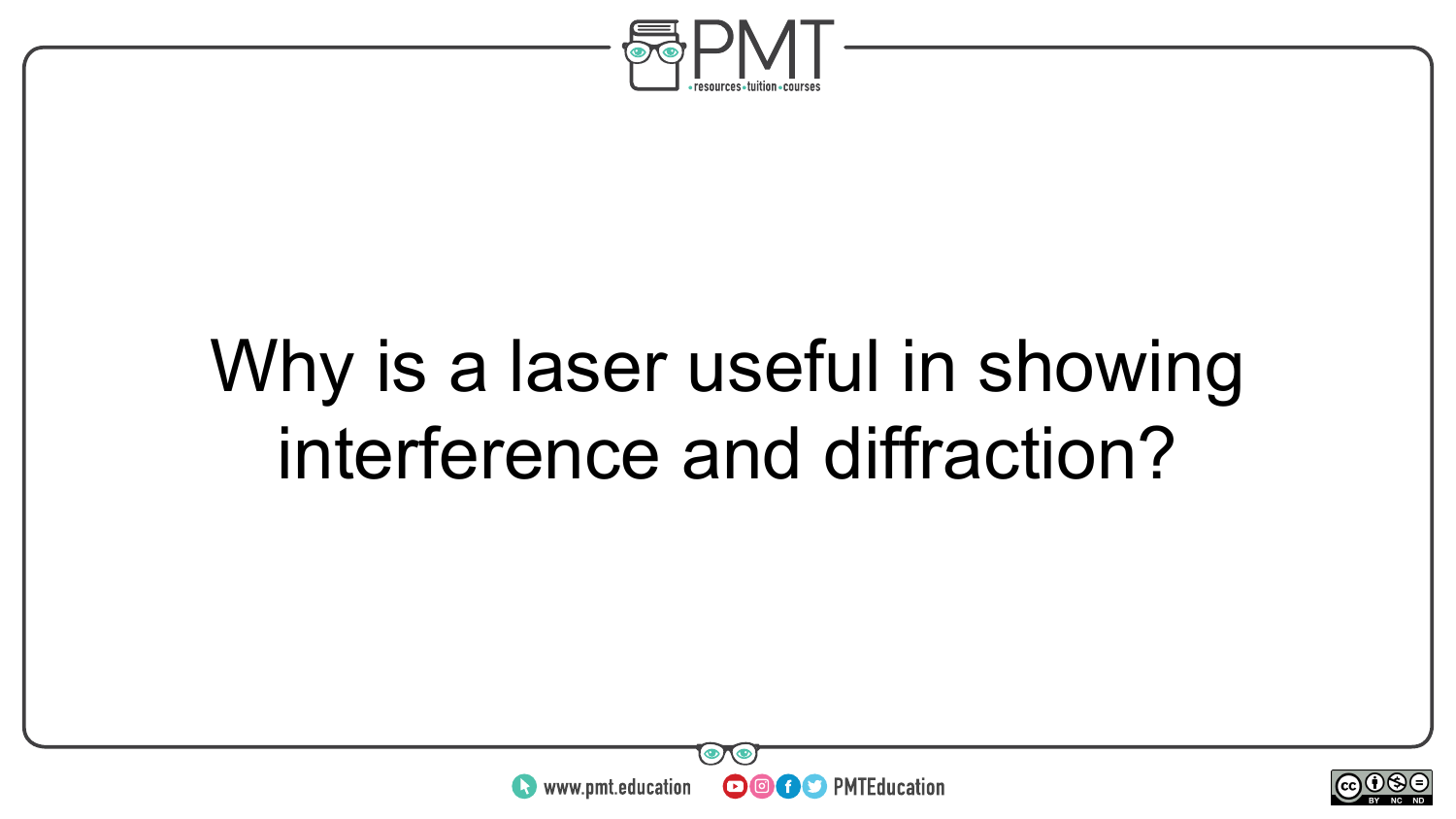

#### Why is a laser useful in showing interference and diffraction?

It produces monochromatic (same wavelength/colour) light meaning diffraction and interference patterns are more defined.



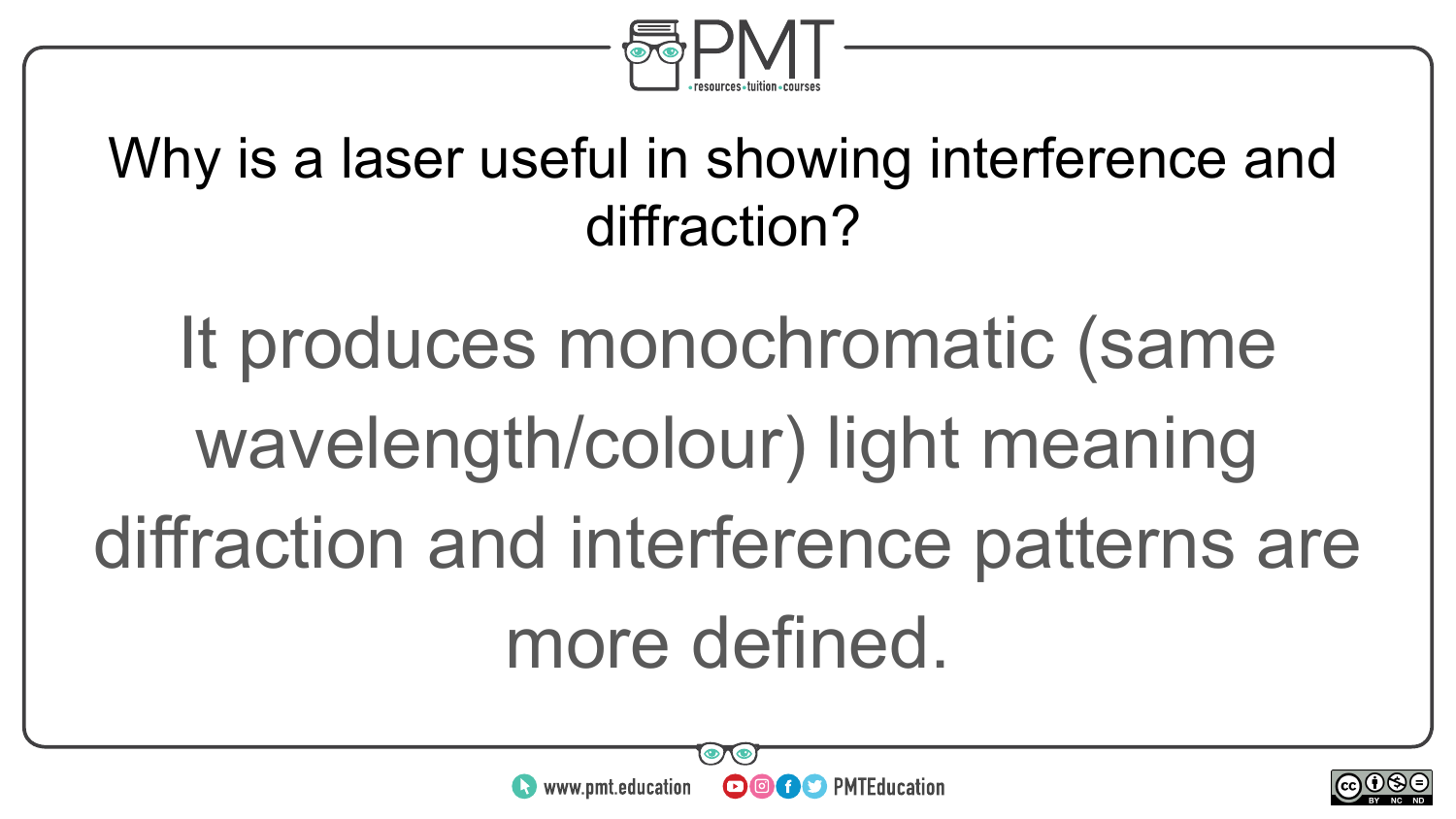

## What was Young's double-slit experiment?



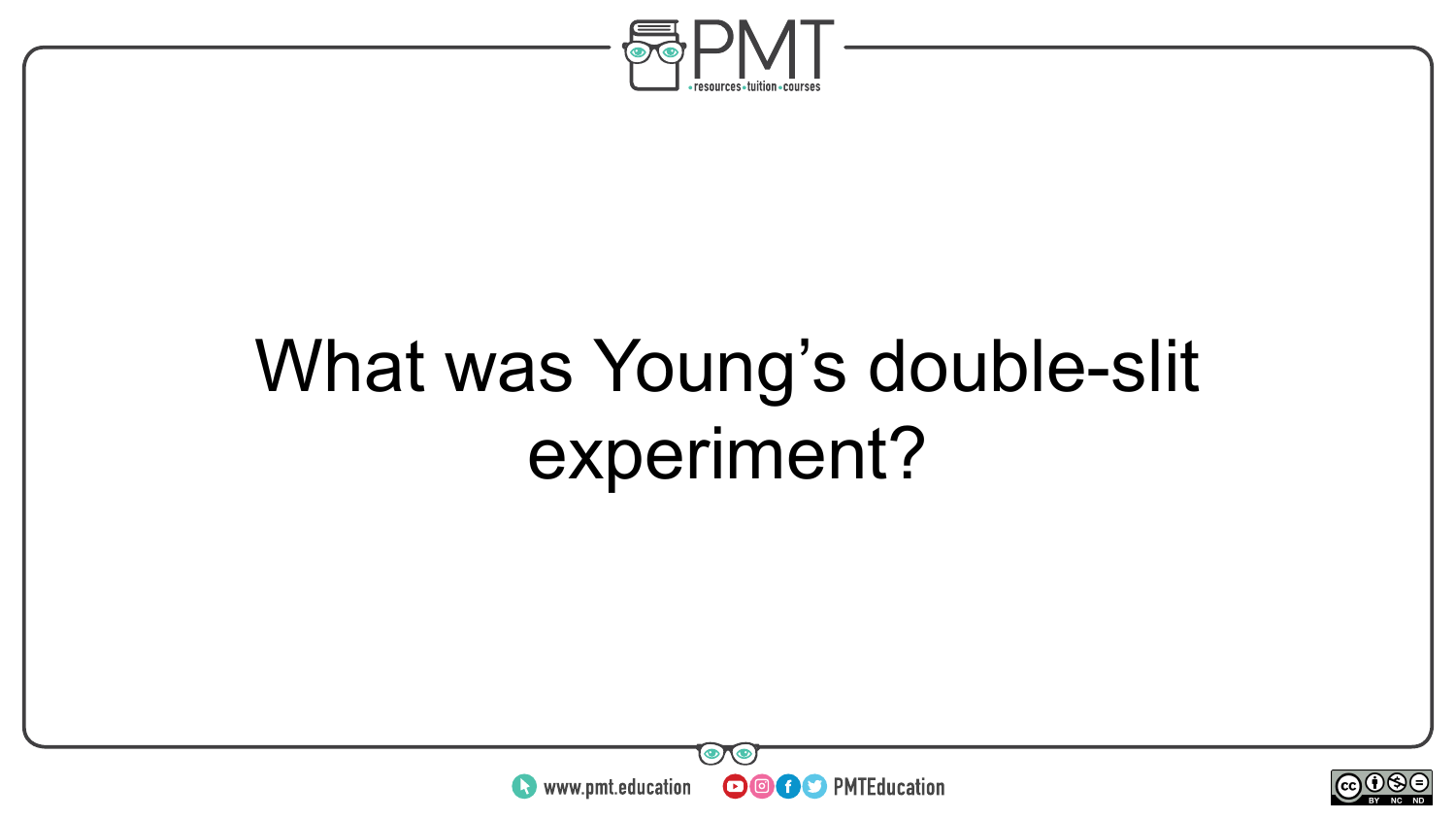

#### What was Young's double-slit experiment?

A single light source is directed towards two slits, which each act as a coherent light source. The light interferes constructively and destructively to create an interference pattern.

**OOOO** PMTEducation

www.pmt.education

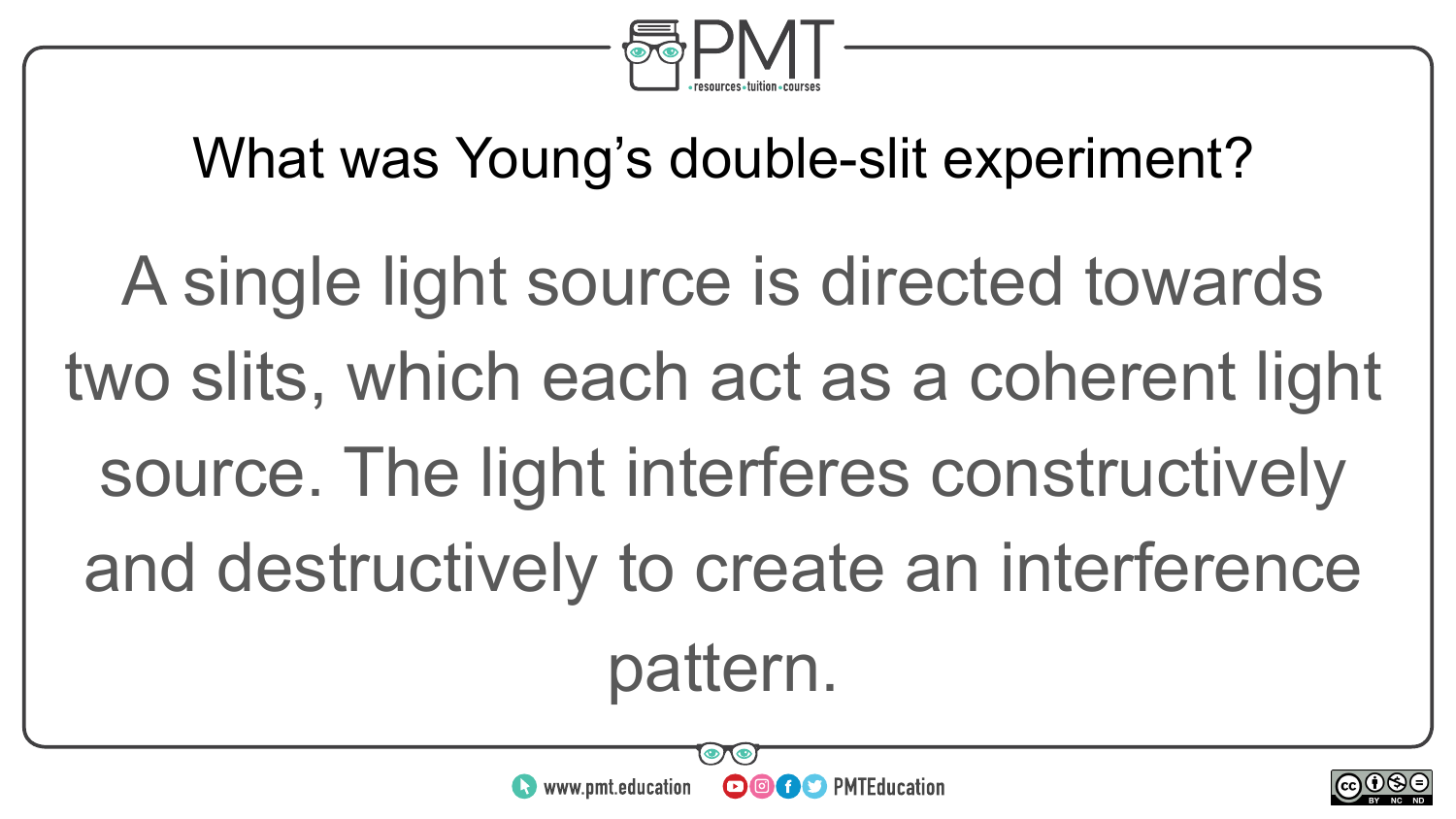

## Describe the interference pattern created using white light.



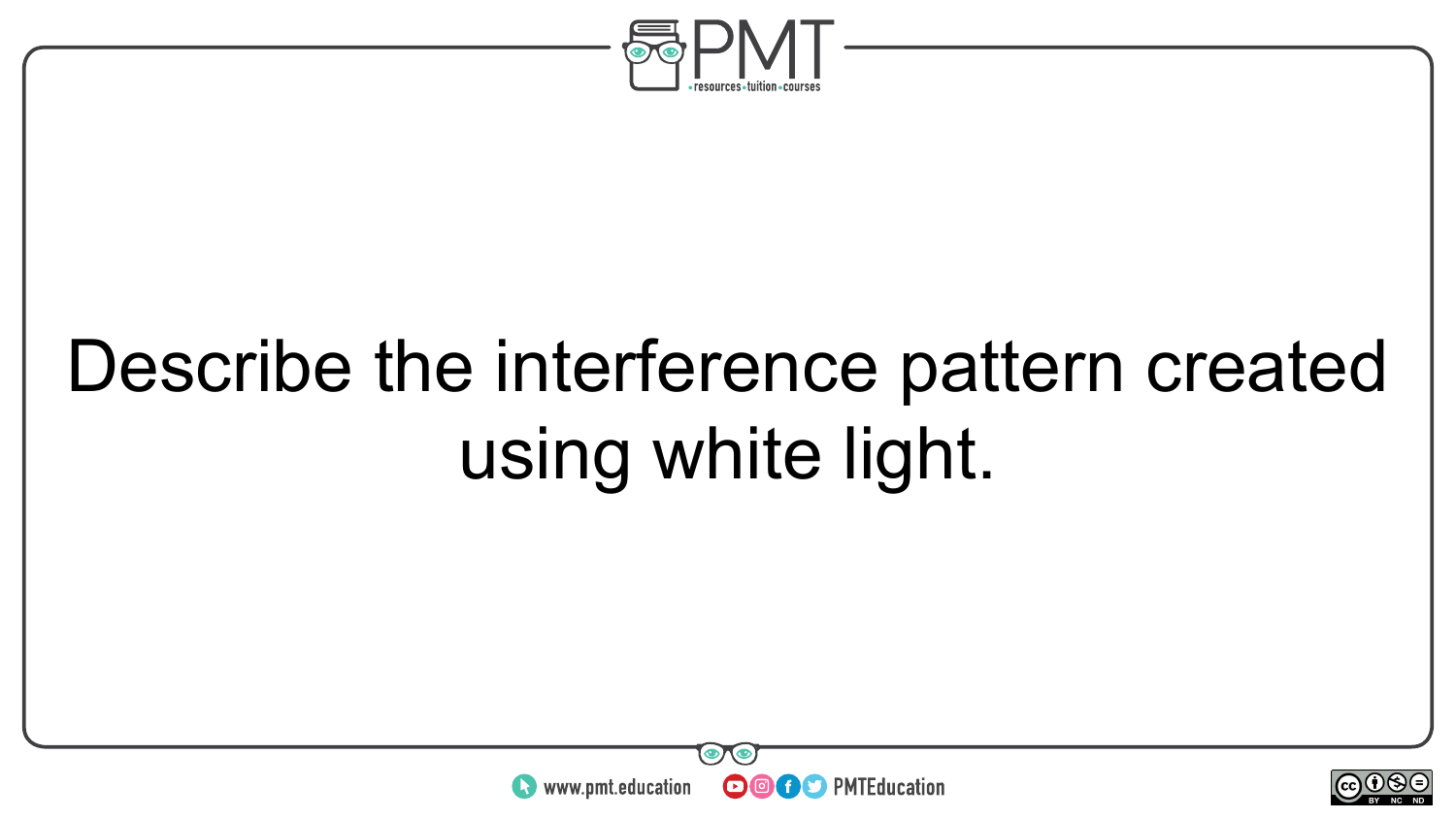

#### Describe the interference pattern created using white light.

A bright white central maximum flanked by alternating spectral fringes of decreasing intensity with violet closest to the zero order and red furthest.



[http://gemologyproject.com/wiki/in](http://gemologyproject.com/wiki/index.php?title=Diffraction) [dex.php?title=Diffraction](http://gemologyproject.com/wiki/index.php?title=Diffraction)

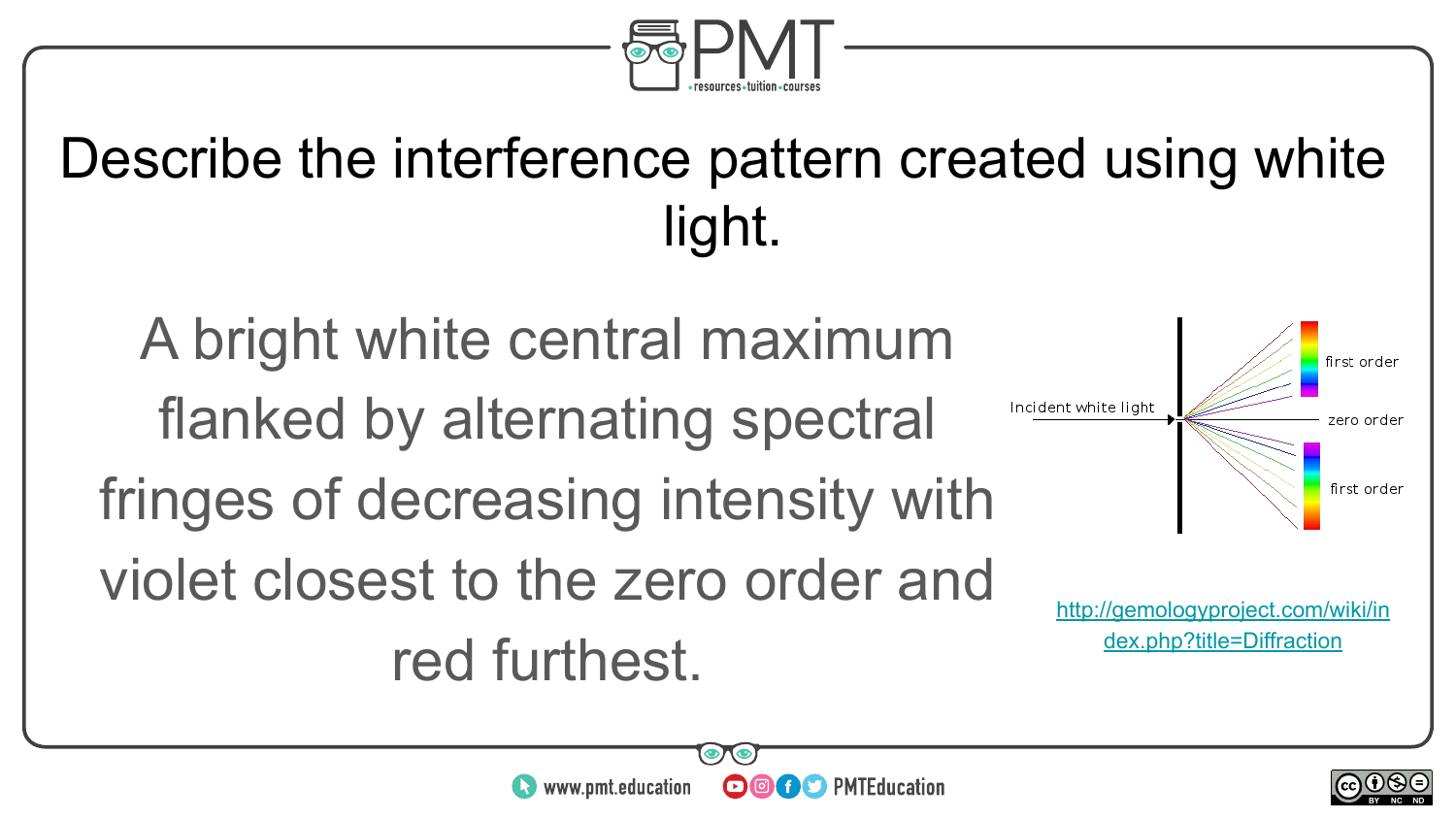

## Why does an interference pattern form when light is passed through a single slit?



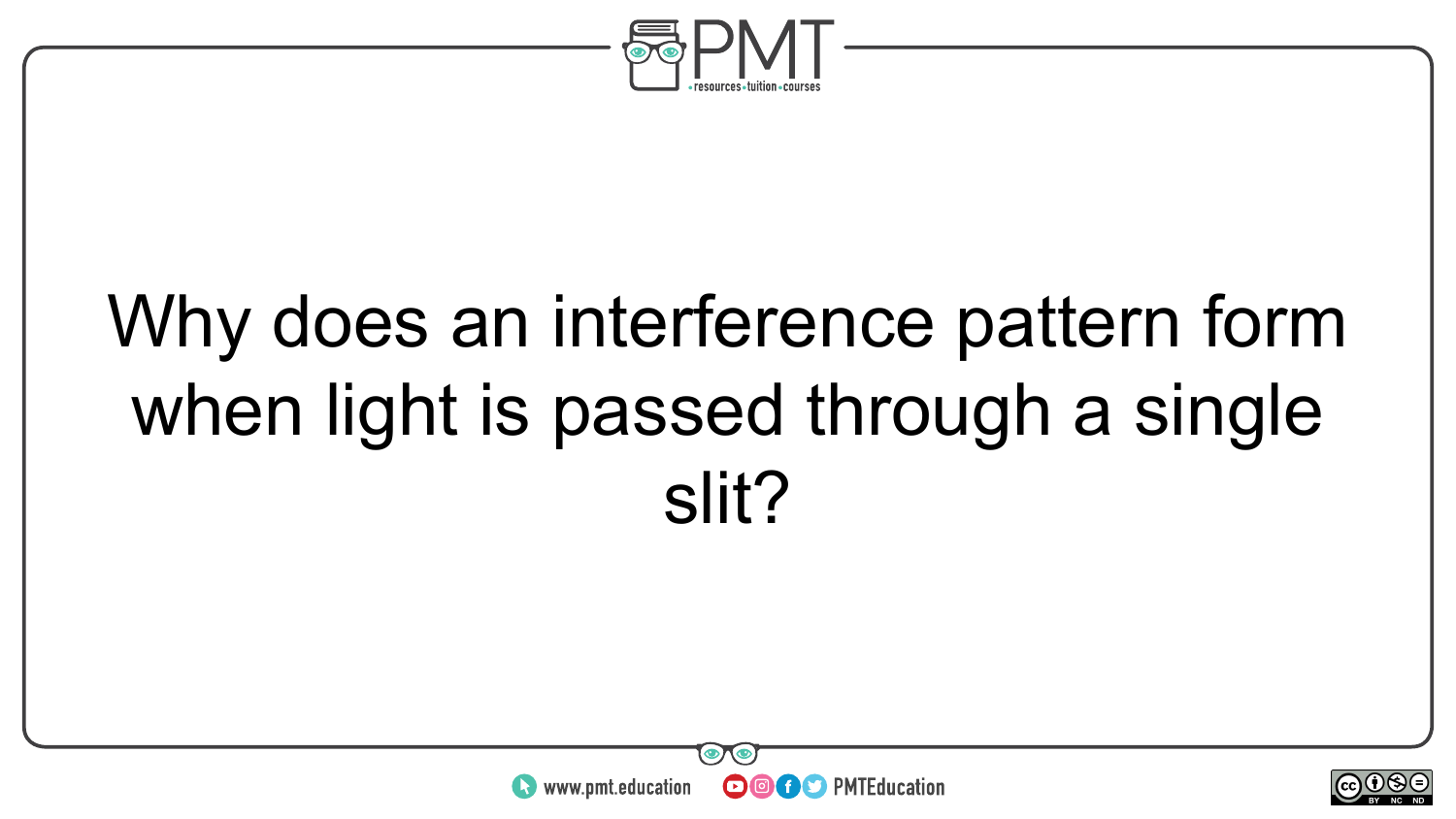

#### Why does an interference pattern form when light is passed through a single slit?

The light diffracts as it passes through the slit. Where the waves are in phase, constructive interference occurs making bright fringes. Where the waves are completely out of phase, destructive interference occurs making a dark fringe.



**OCO** PMTEducation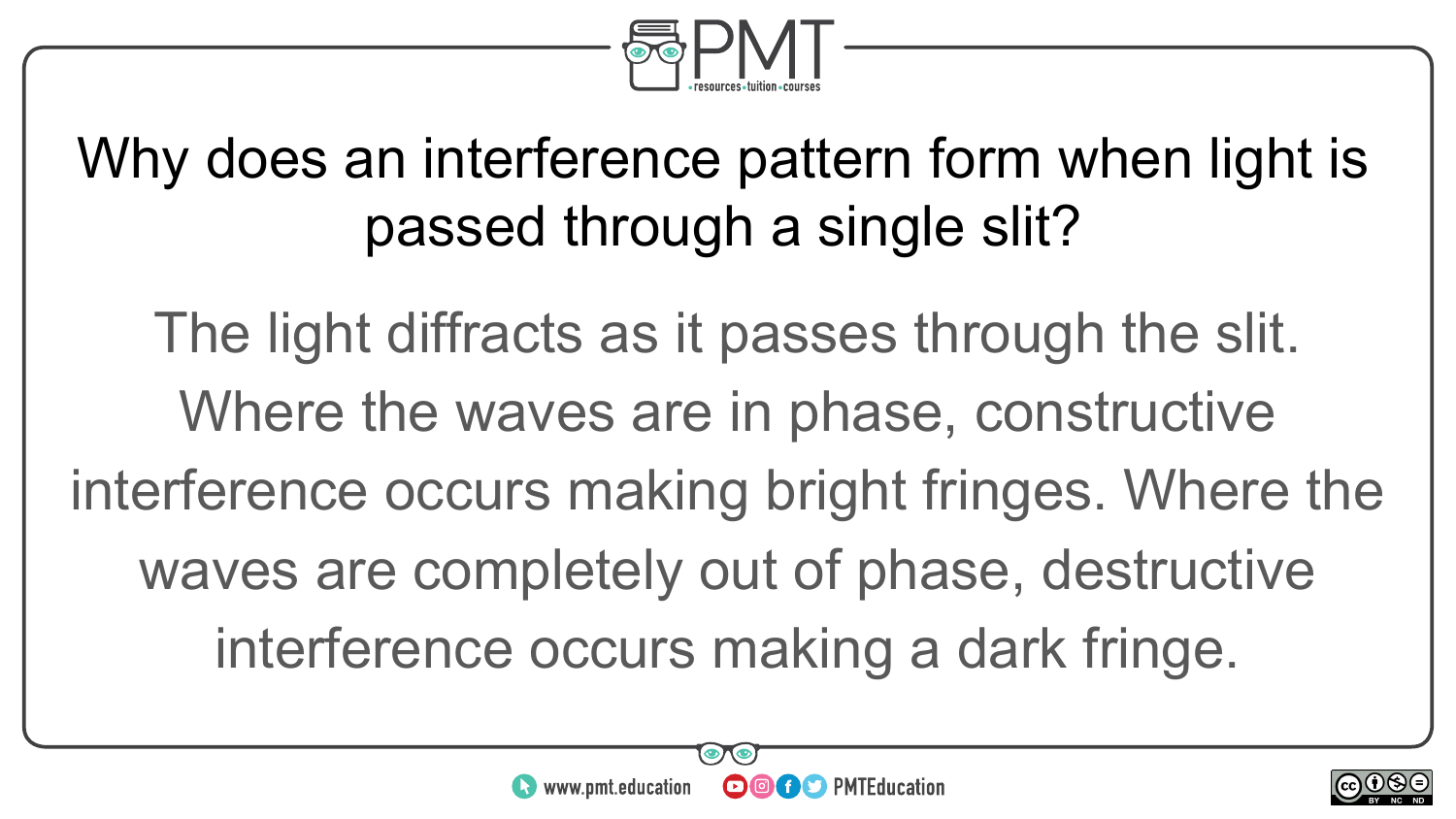

## Increasing the slit width increases the width of the central diffraction maximum. True or False?



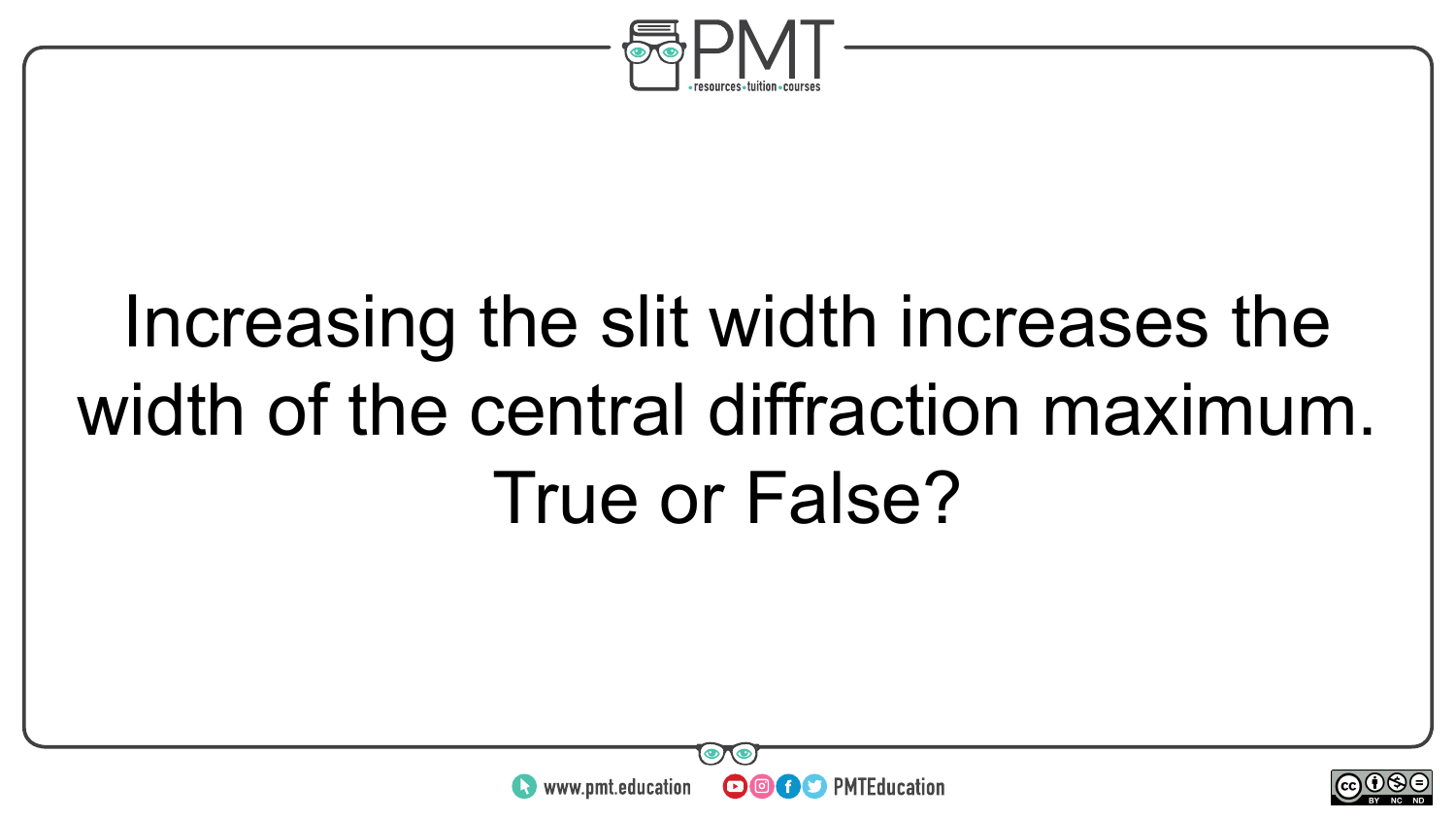

Increasing the slit width increases the width of the central diffraction maximum. True or False?

False, the slit is not so close to the wavelength in size so less diffraction occurs- the central maximum becomes narrower and more intense.



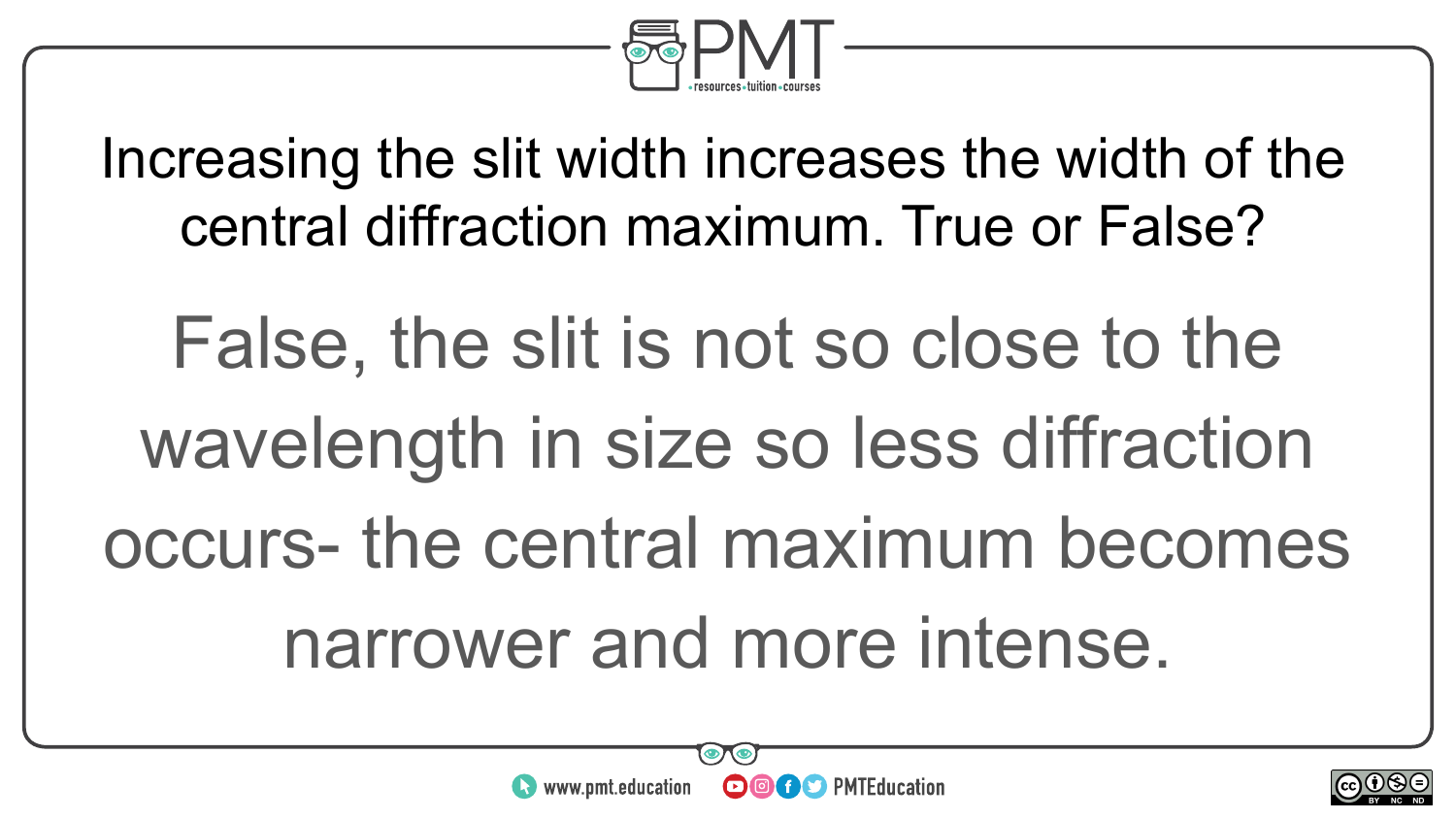

#### Is the following a double slit pattern, single slit pattern or a diffraction grating pattern?



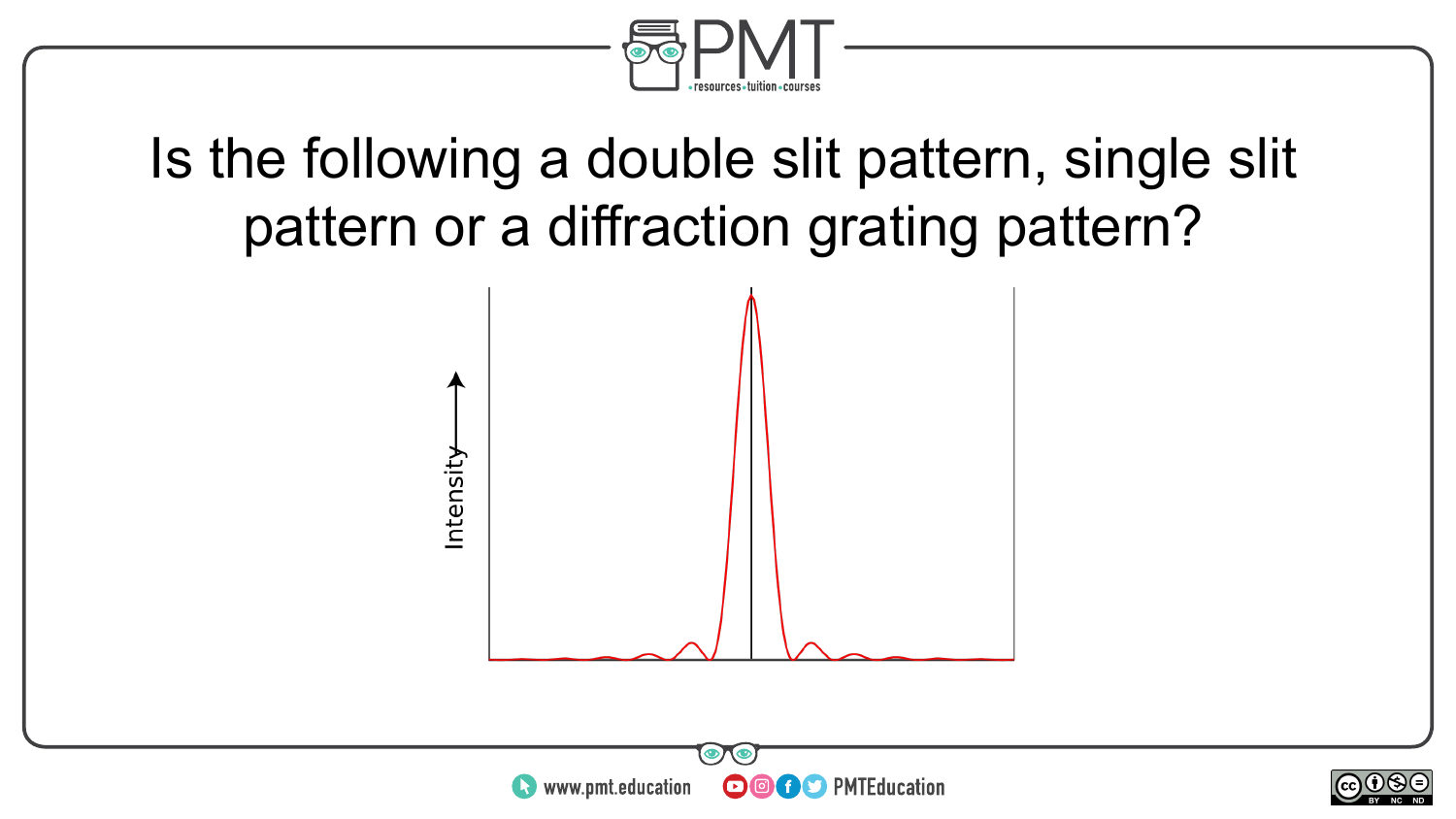

#### Is the following a double slit pattern, single slit pattern or a diffraction grating pattern?

## Single Slit



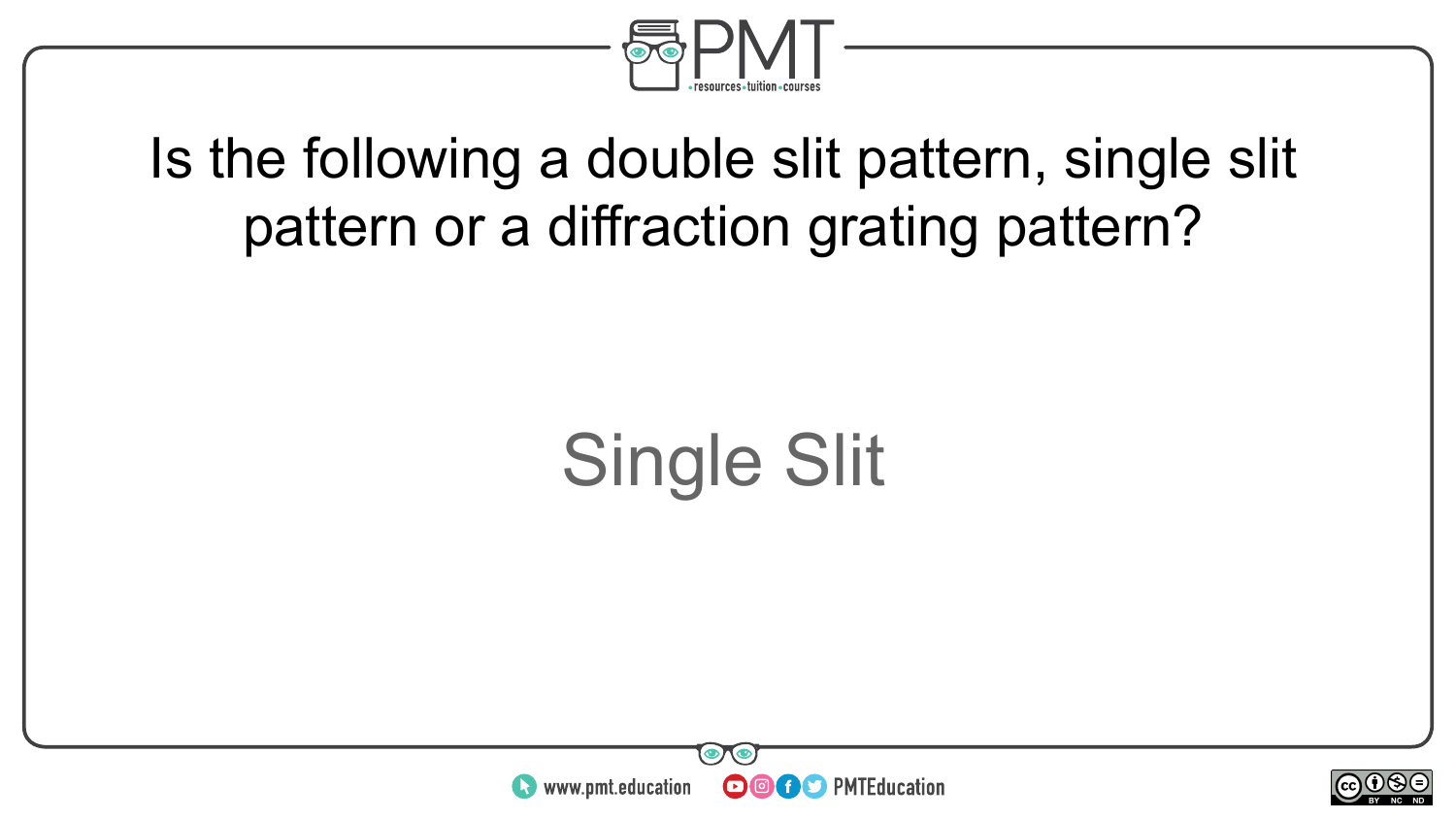

## What is a stationary wave?



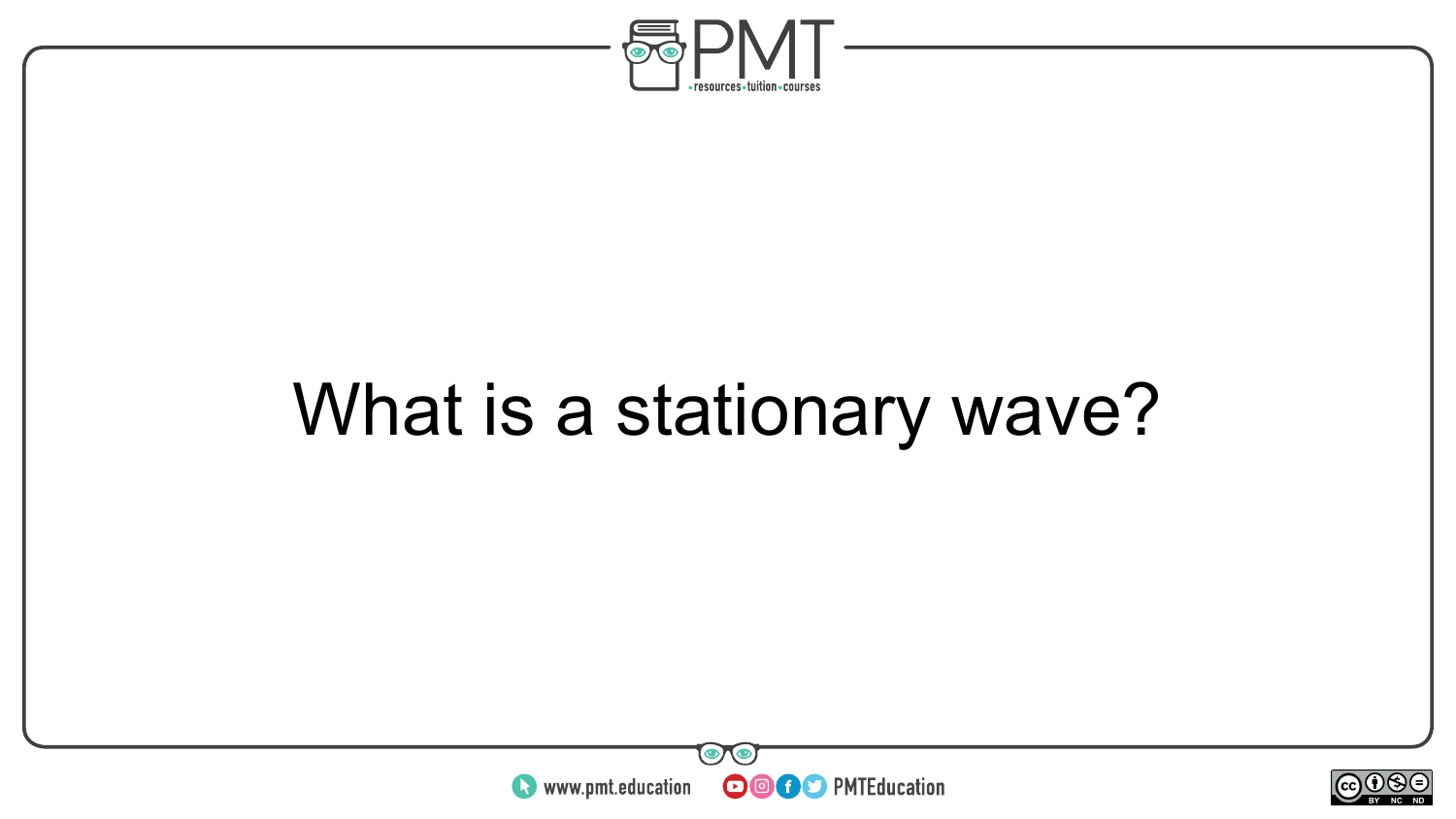

#### What is a stationary wave?

# A wave which transfers no energy and whose positions of maximum and minimum amplitude are constant.

**OOOO** PMTEducation



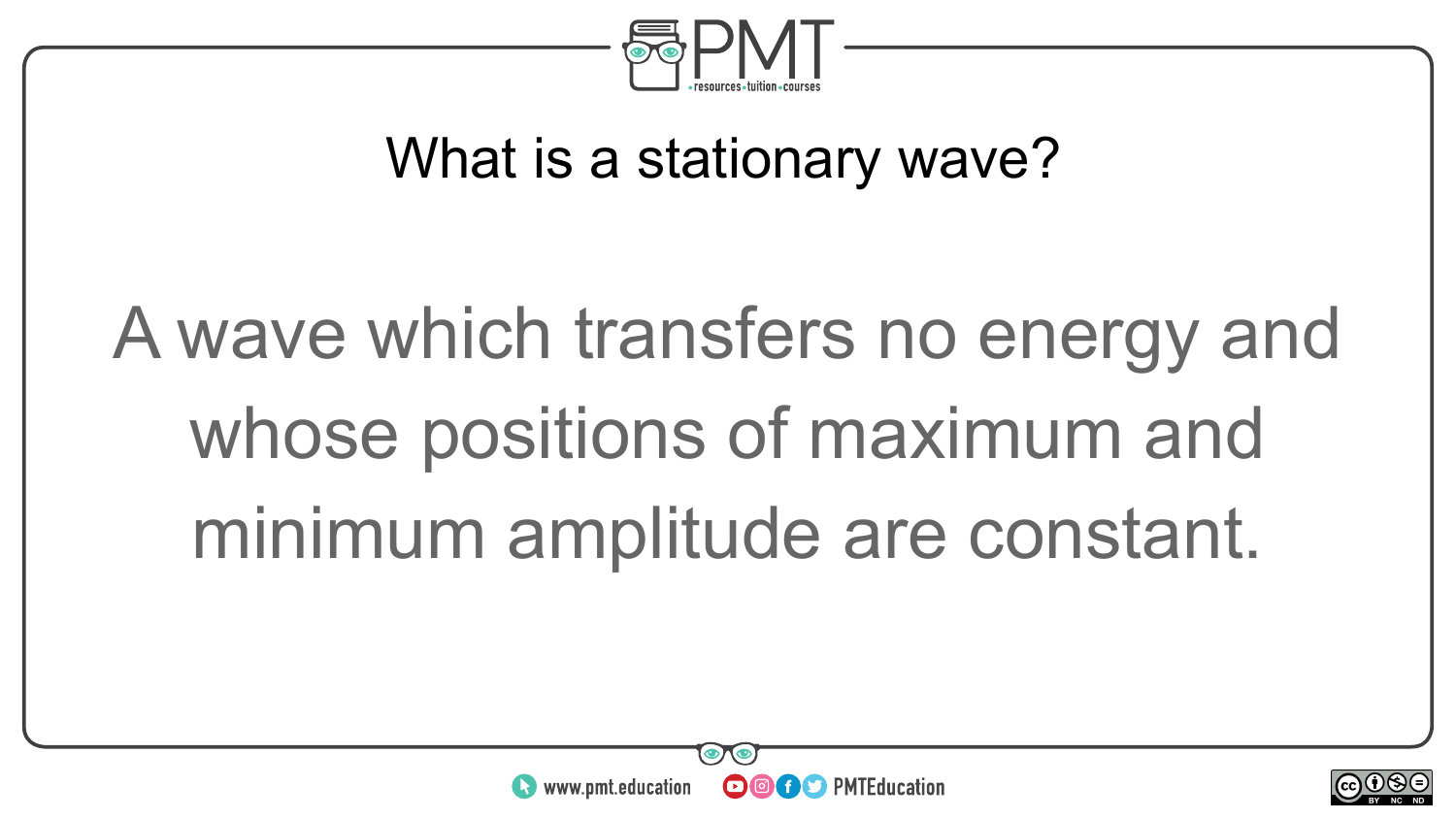

#### What is a node?



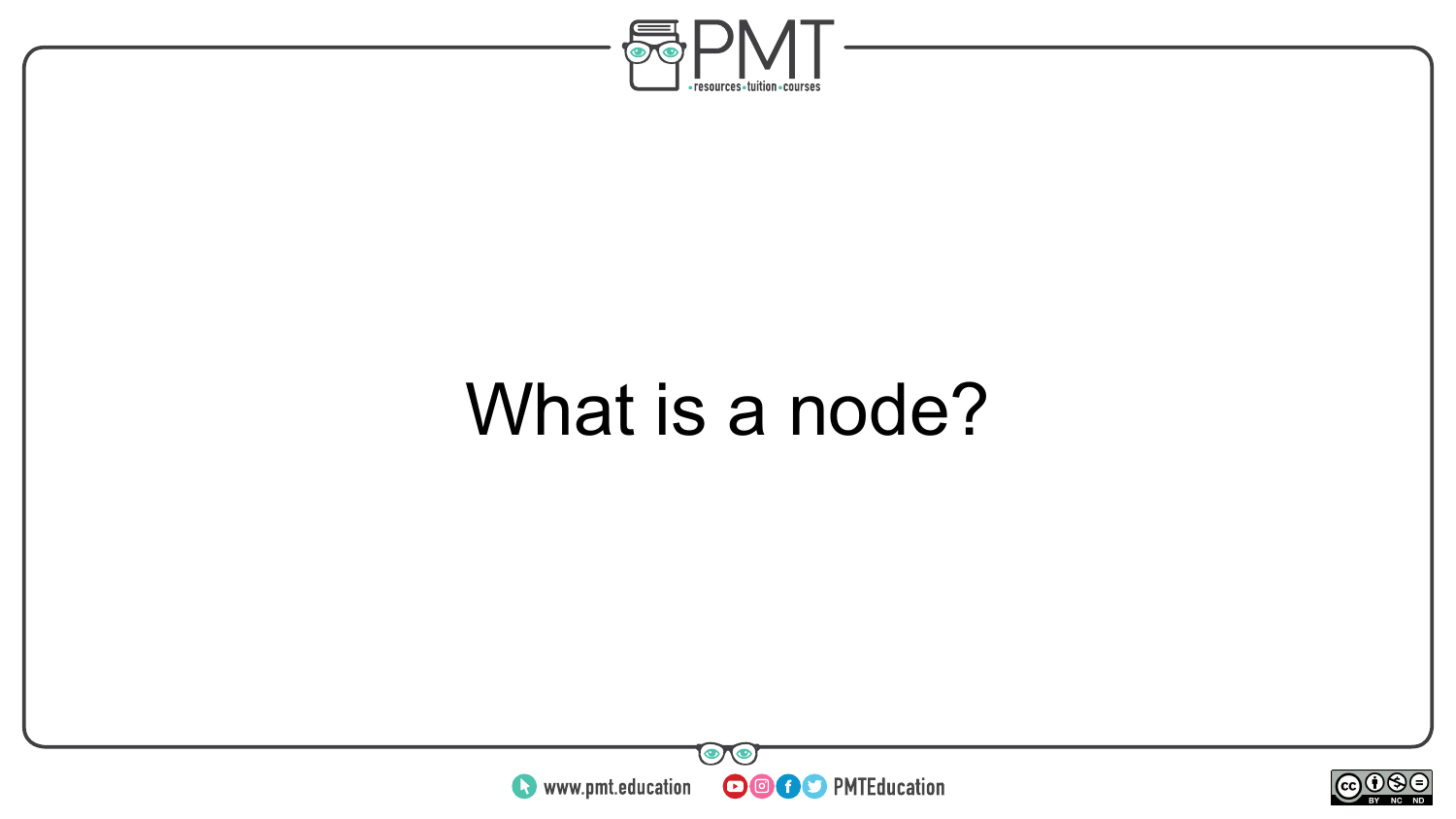

#### What is a node?

# A point on a stationary wave where the displacement is 0.



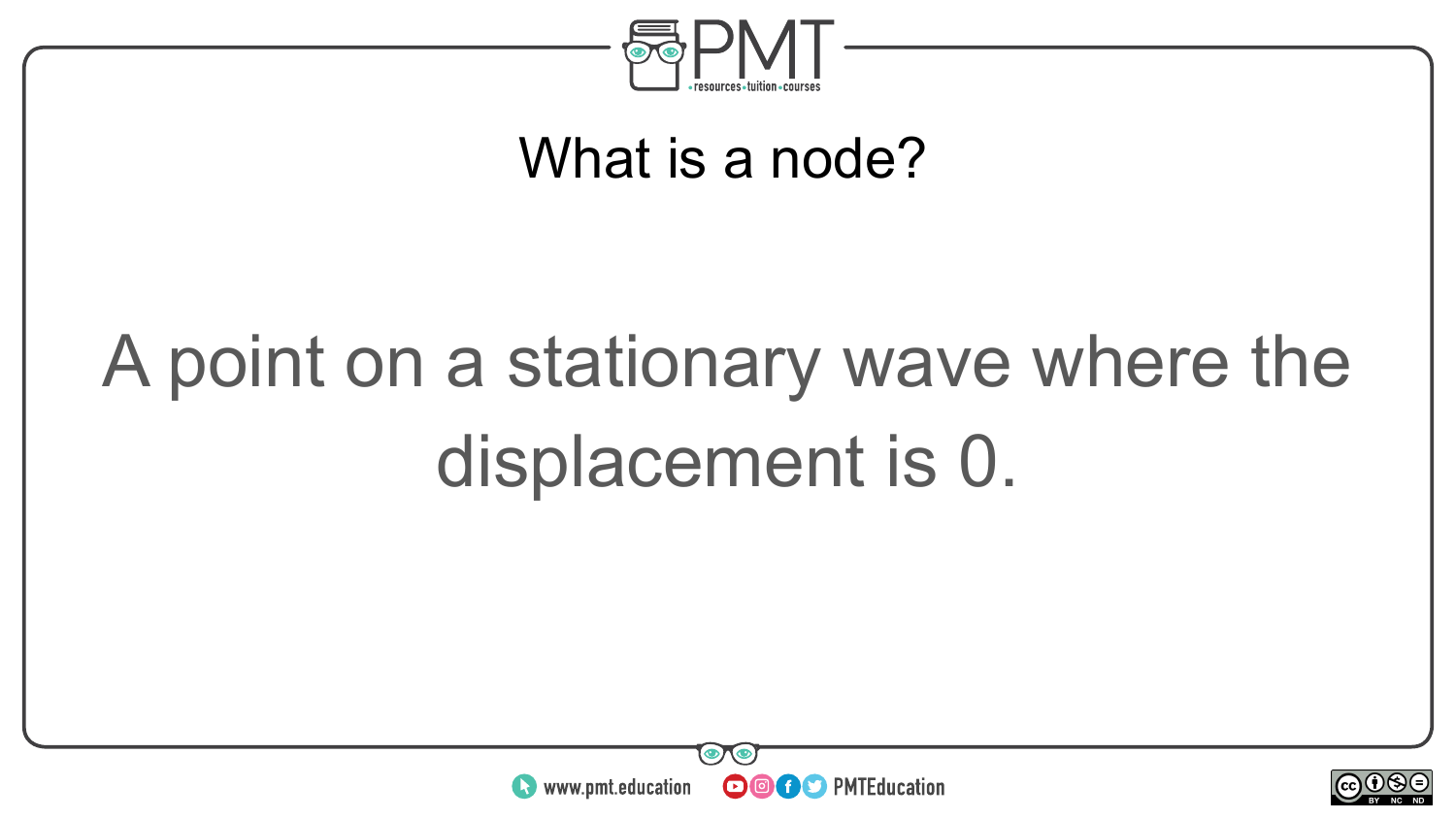

#### What is an antinode?



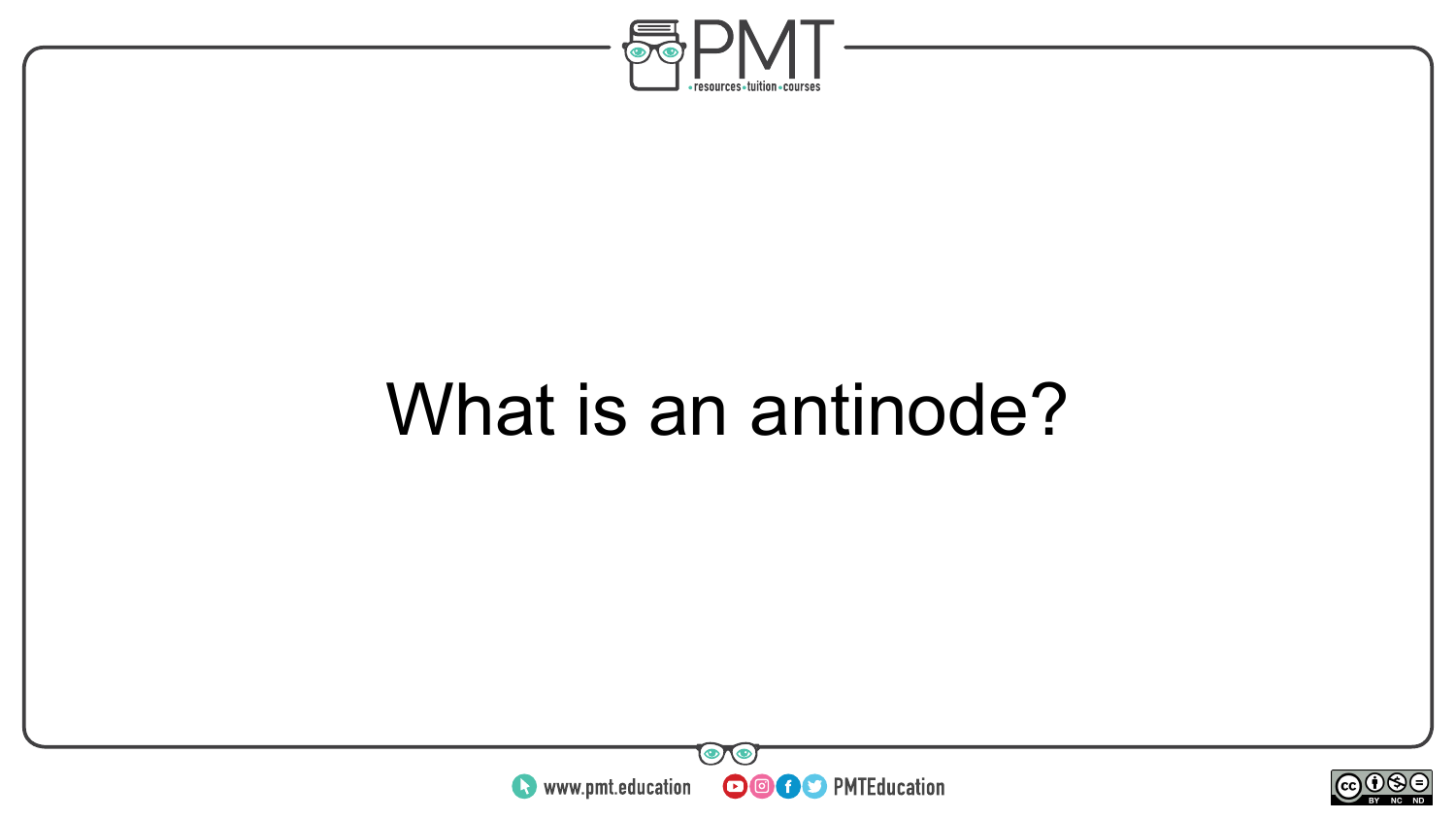

#### What is an antinode?

# A point on a stationary wave with maximum displacement.



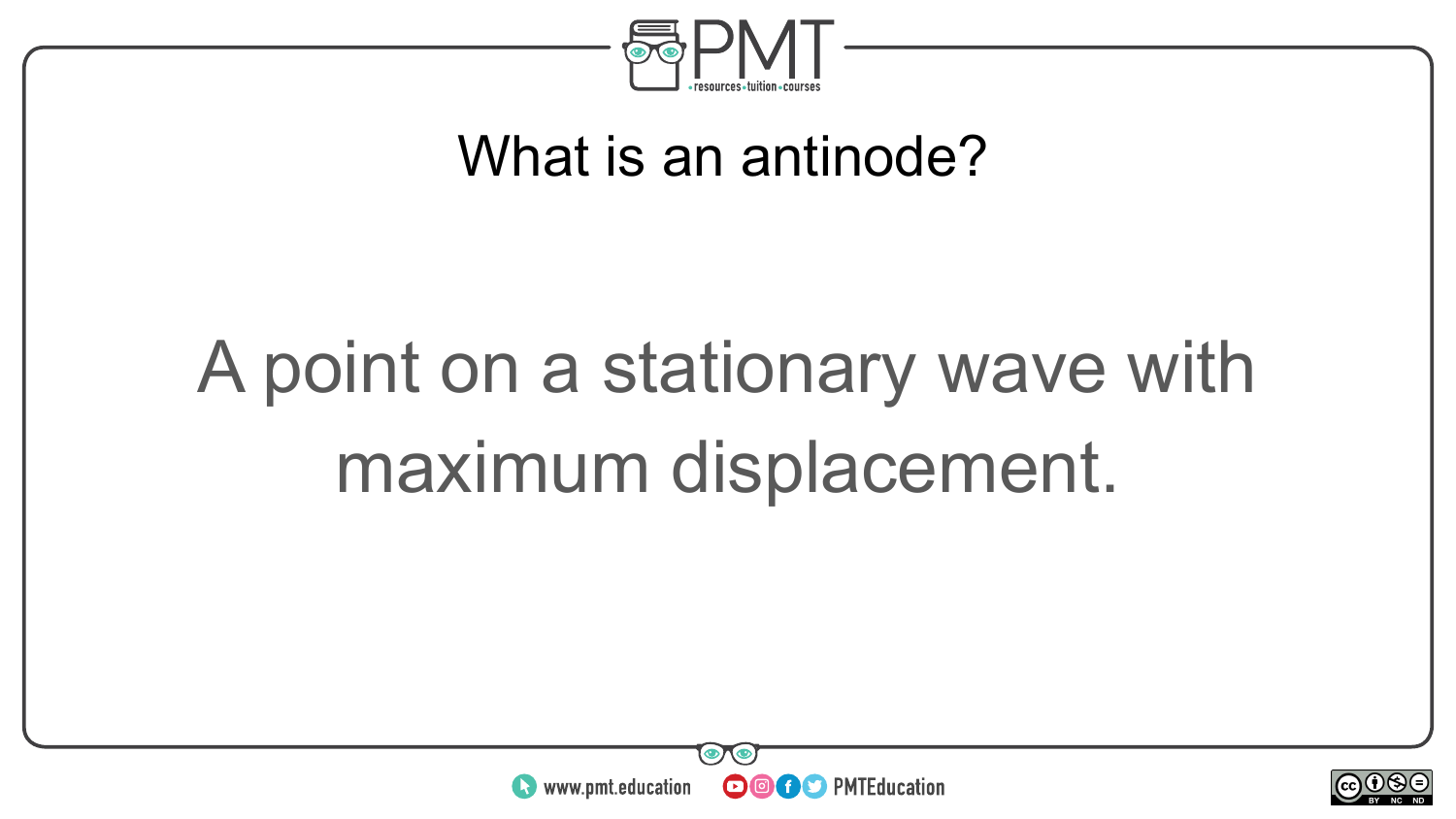

## What are the conditions for a stationary wave to be produced?



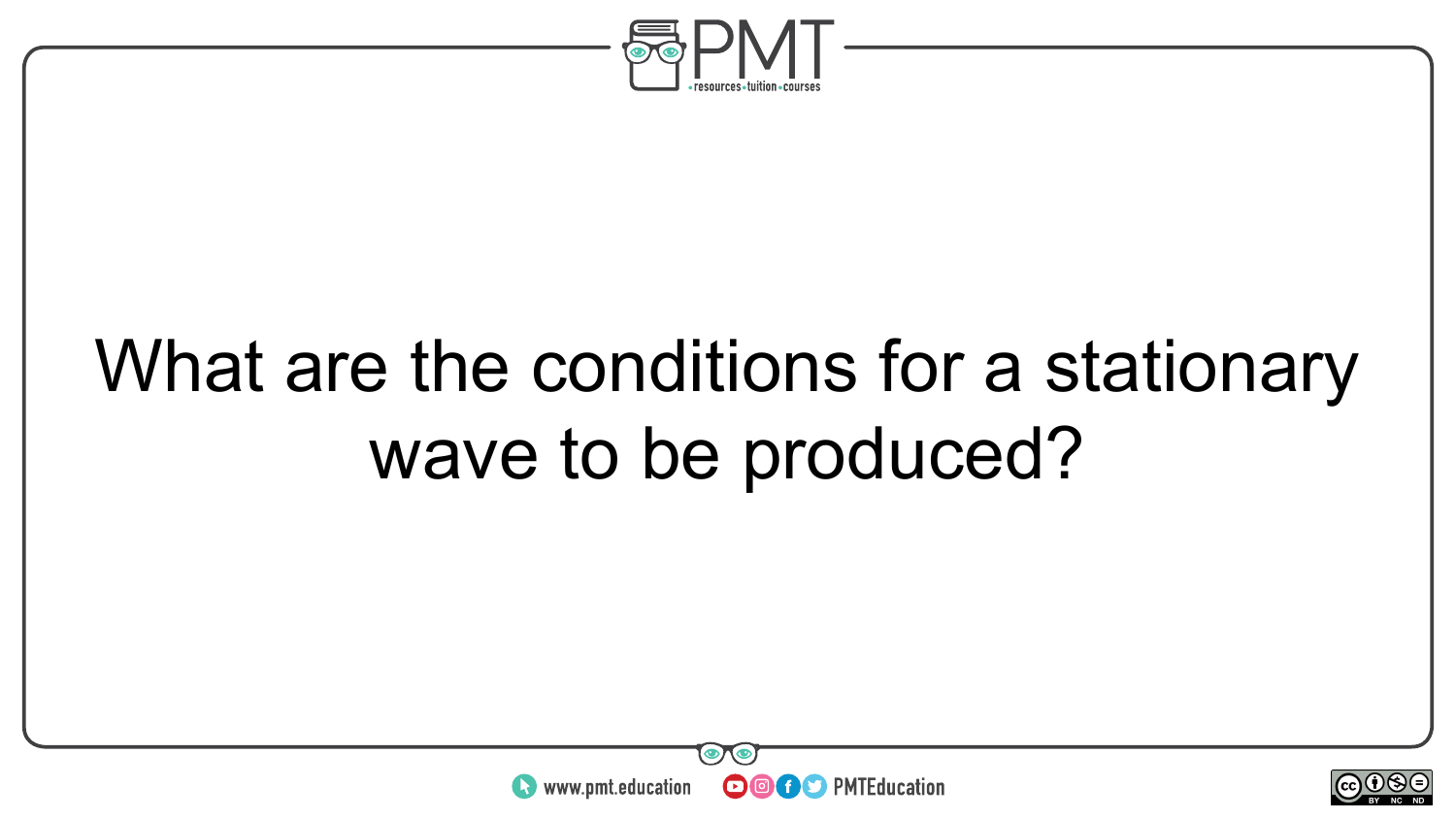

#### What are the conditions for a stationary wave to be produced?

- The waves must be of the same frequency, wavelength and amplitude.
- They must be travelling in opposite directions.
	- These conditions are often met when a wave is reflected back onto itself.



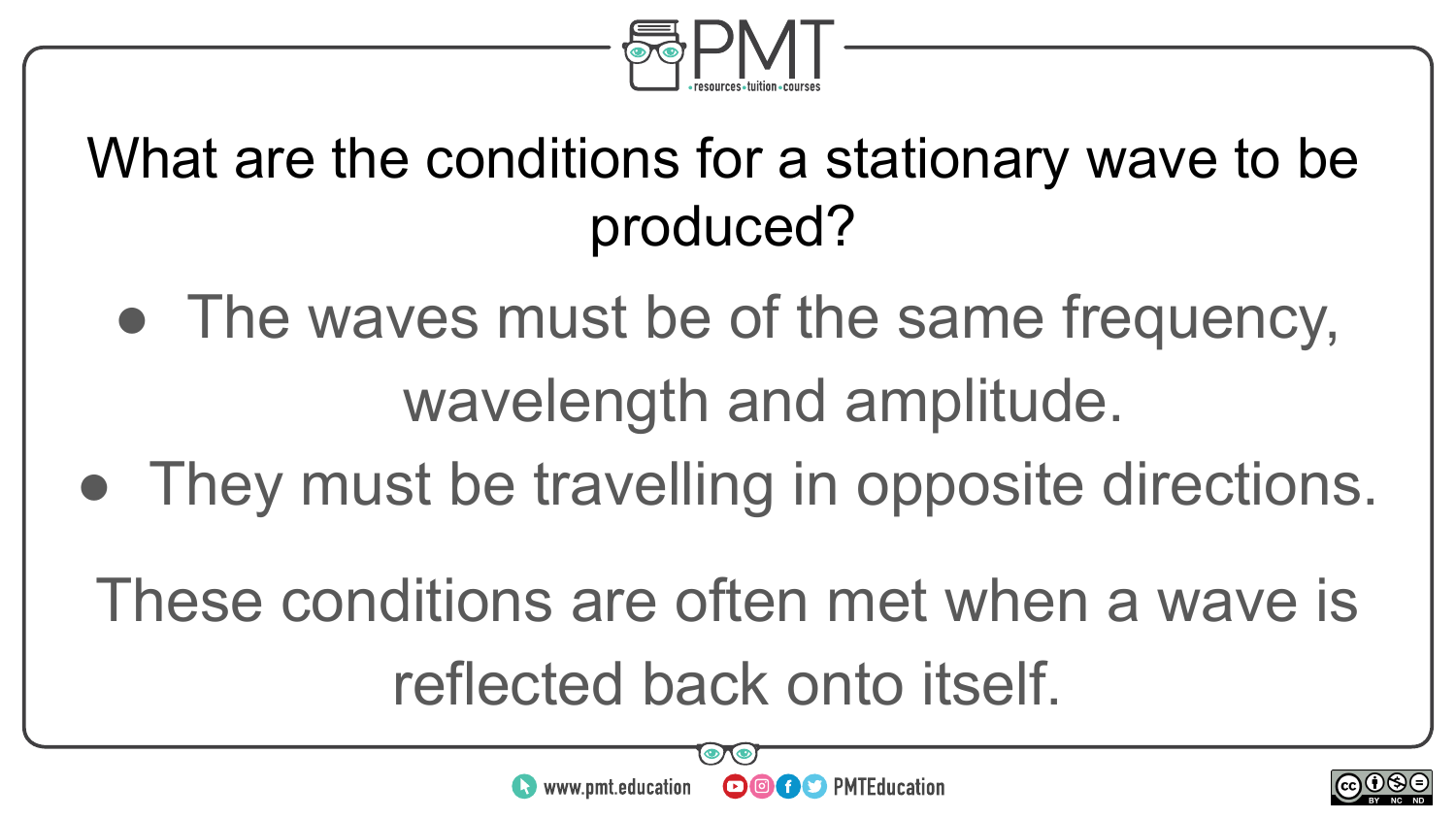

## How are stationary waves produced?



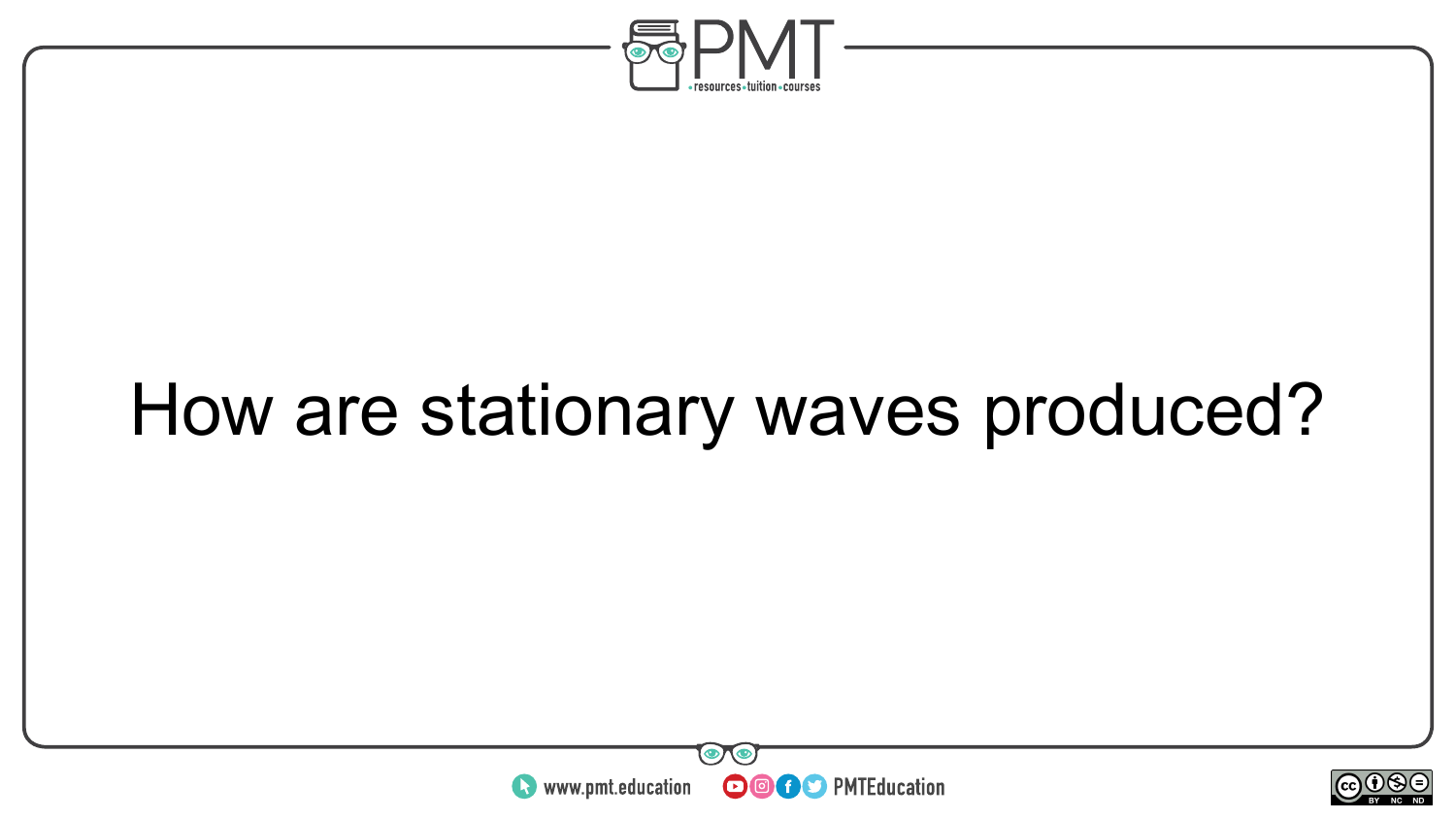

#### How are stationary waves produced?

A stationary wave is formed from the superposition of 2 progressive waves, travelling in opposite directions in the same plane, with the same frequency, wavelength and amplitude:

- Where the waves meet in phase, constructive interference occurs so antinodes (regions of maximum amplitude) form.
	- Where the waves meet completely out of phase, destructive interference occurs and nodes (regions of no displacement) form.



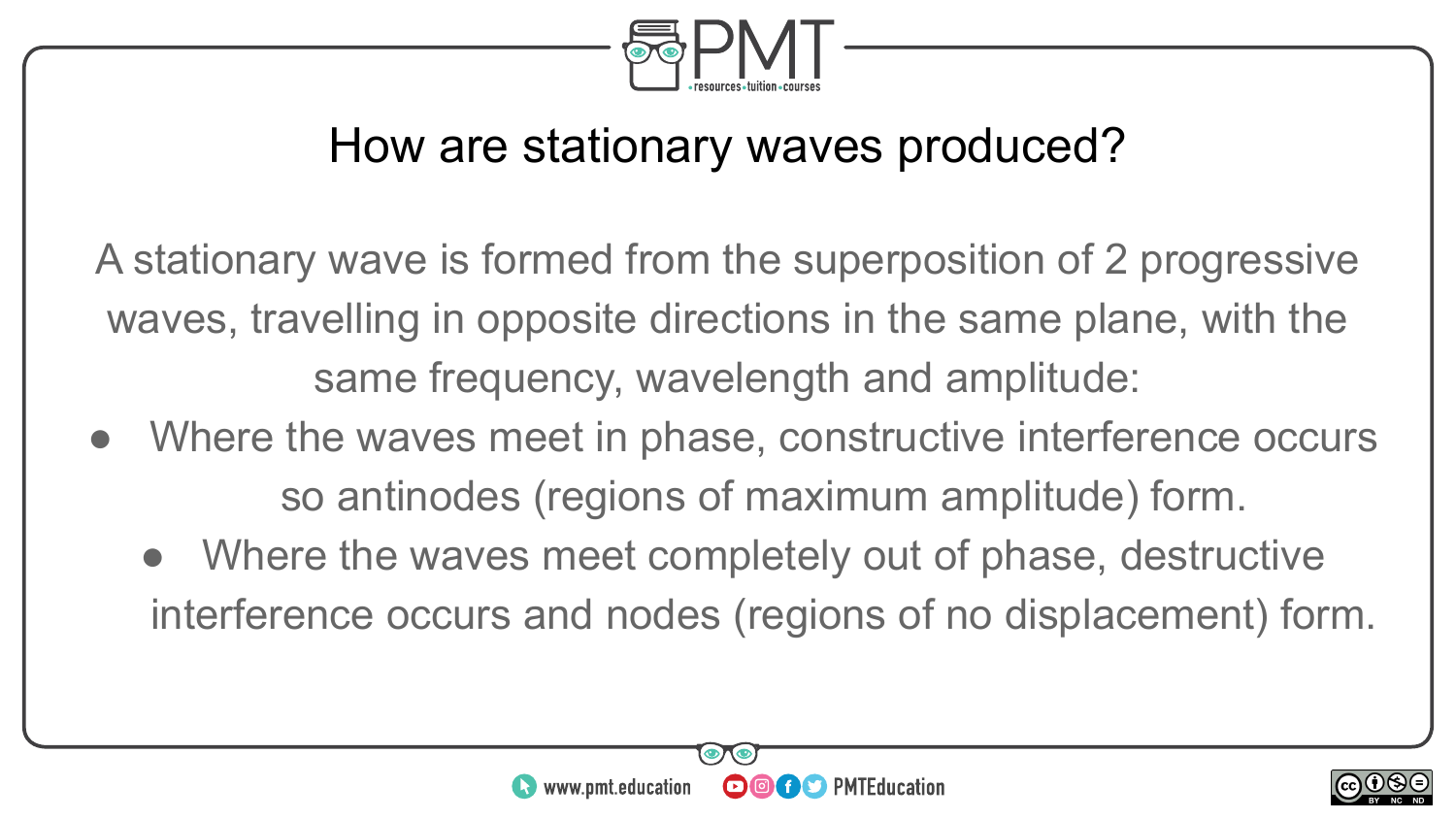

### Describe the first harmonic for a stationary wave with two closed ends.



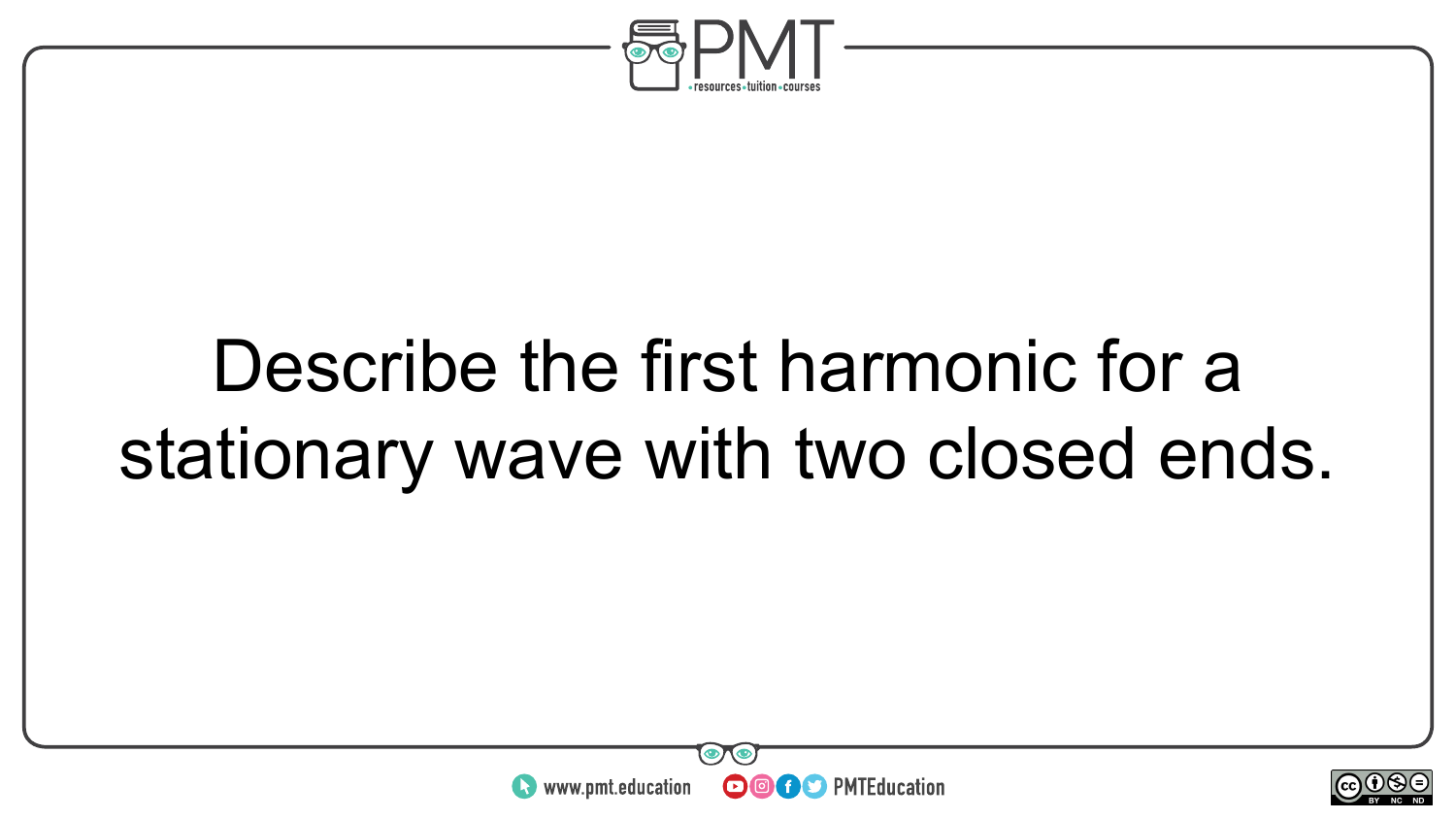

Describe the first harmonic for a stationary wave with two closed ends.

# It consists of 2 nodes at either end and

#### an antinode in the middle.



[https://www.s-cool.co.uk/assets/learn\\_its/alevel/physics/progressive-waves/standing-waves/image3.jpg](https://www.s-cool.co.uk/assets/learn_its/alevel/physics/progressive-waves/standing-waves/image3.jpg)



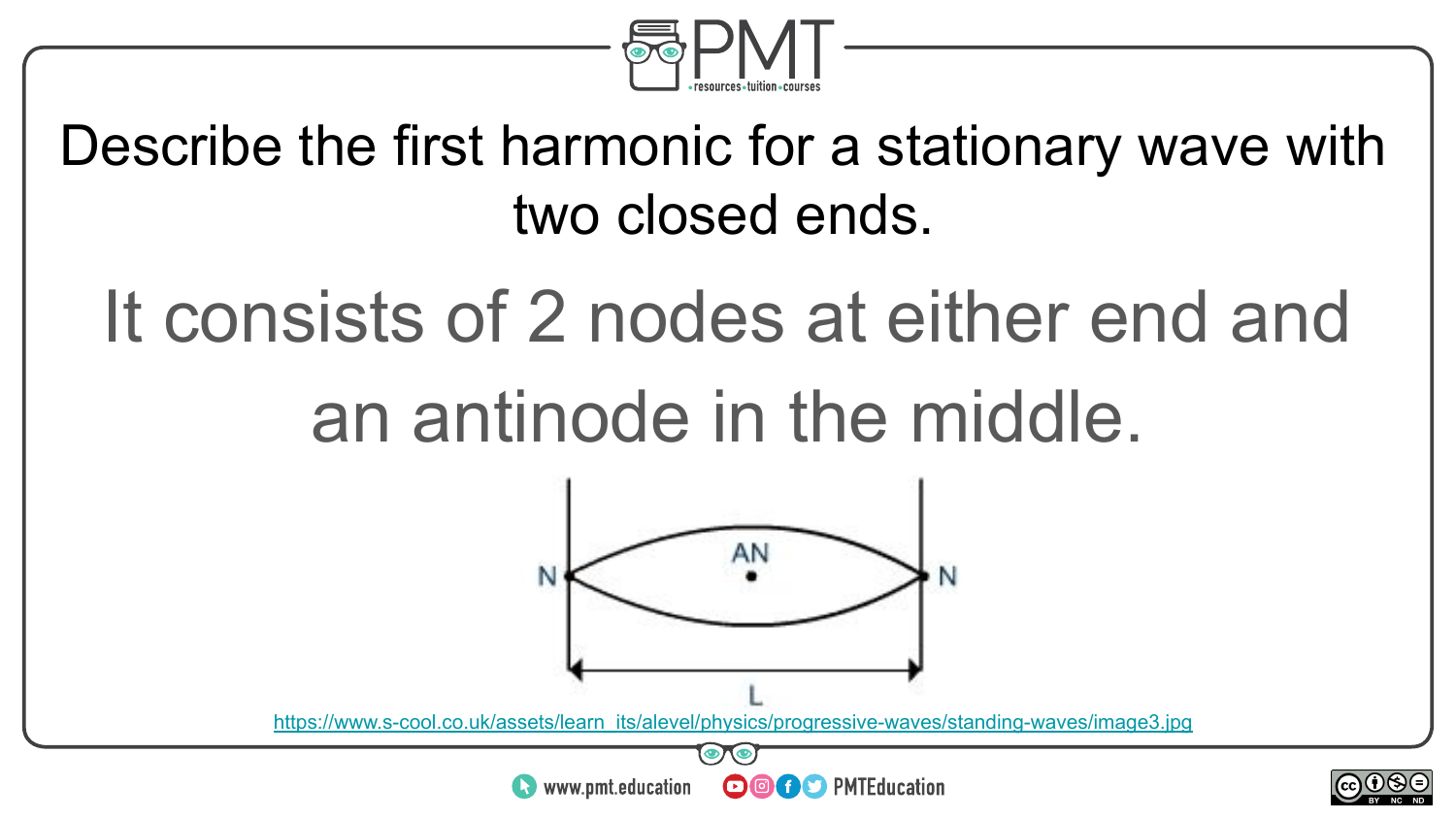

## Describe the second harmonic for a stationary wave with one open end and one closed end.



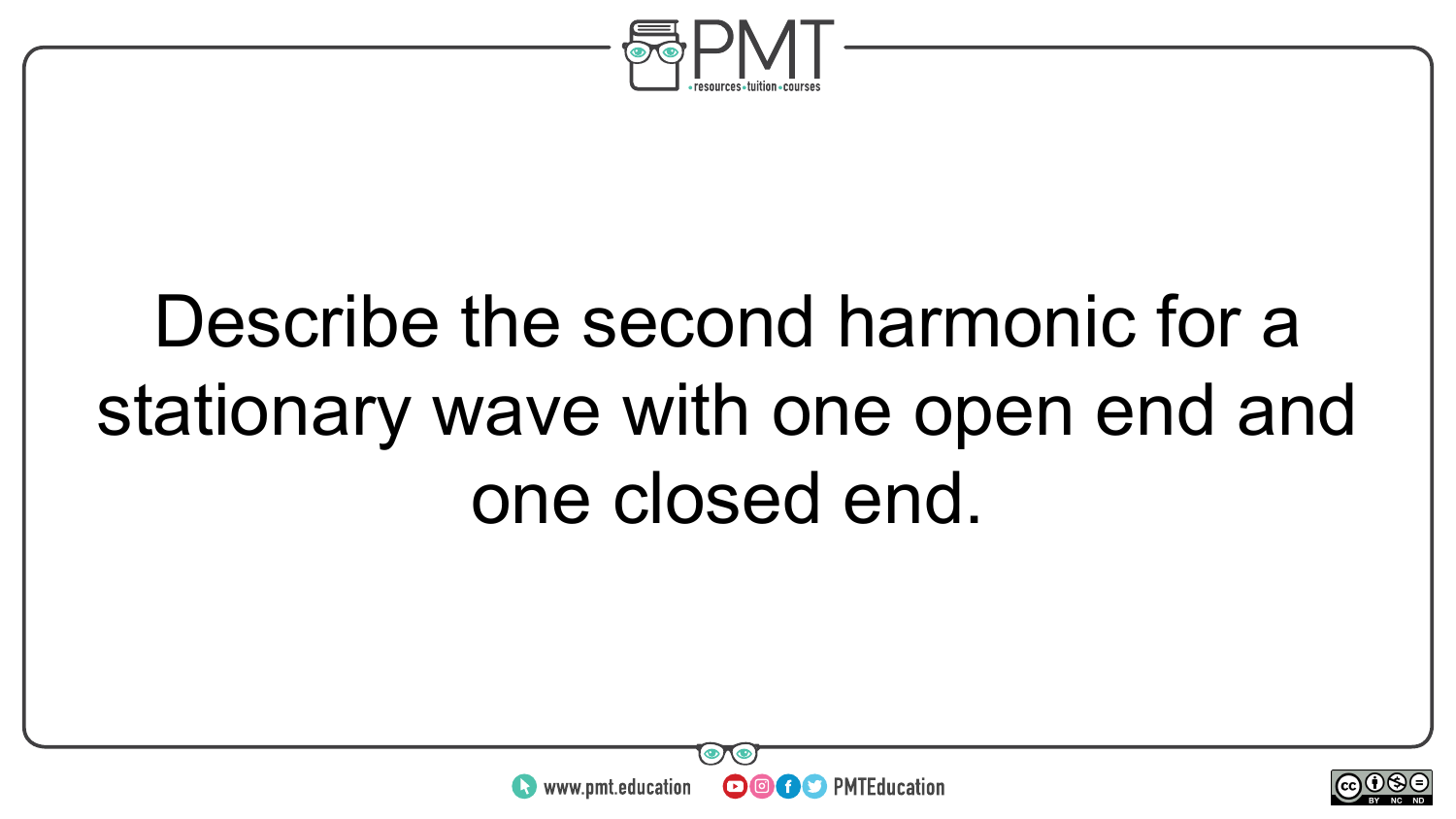

Describe the second harmonic for a stationary wave with one open end and one closed end.

It consists of two nodes and two antinodes, with one of the nodes at the closed end and one of the antinodes at the open end.



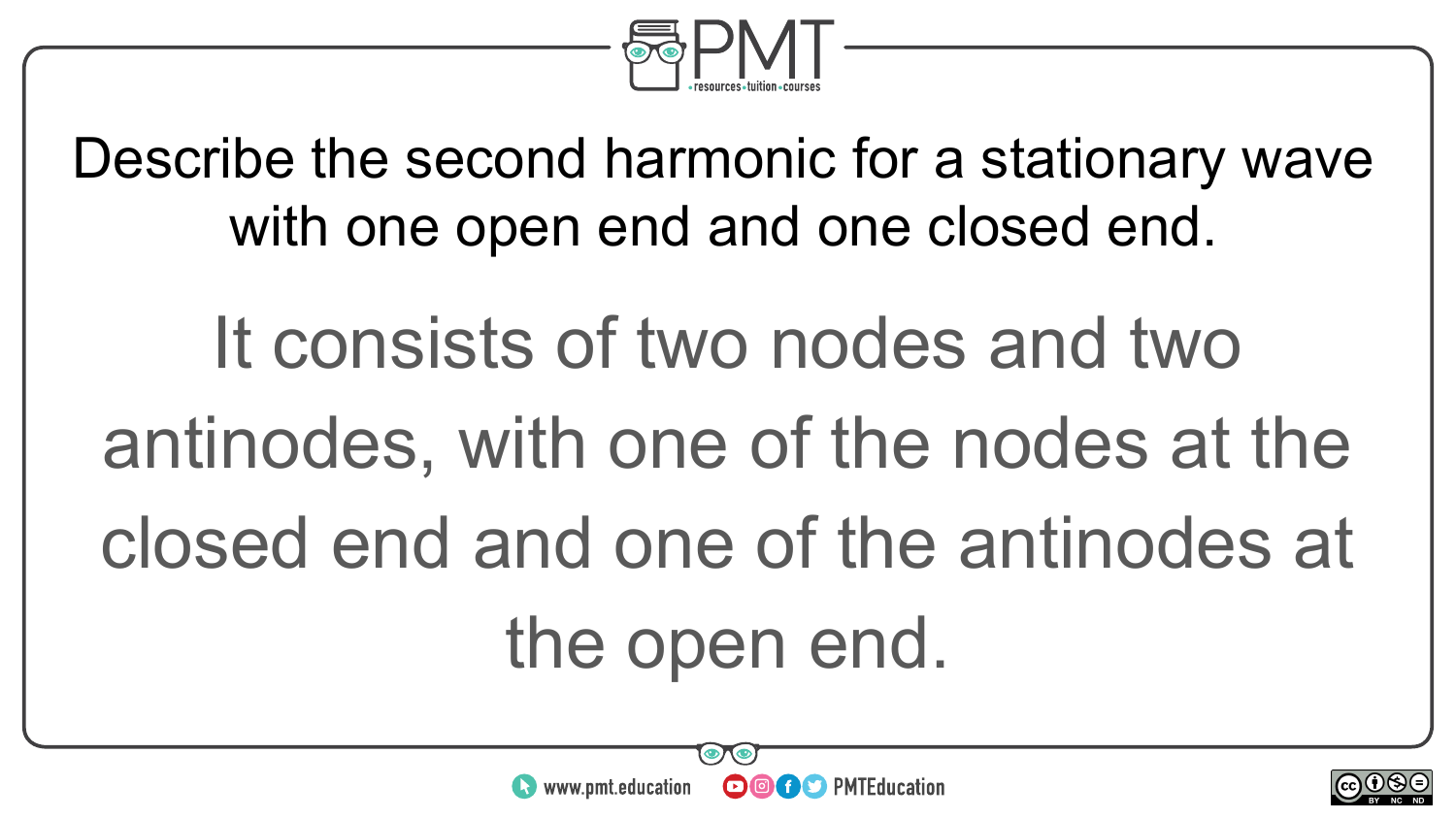

## What is phase difference and what is it measured in?



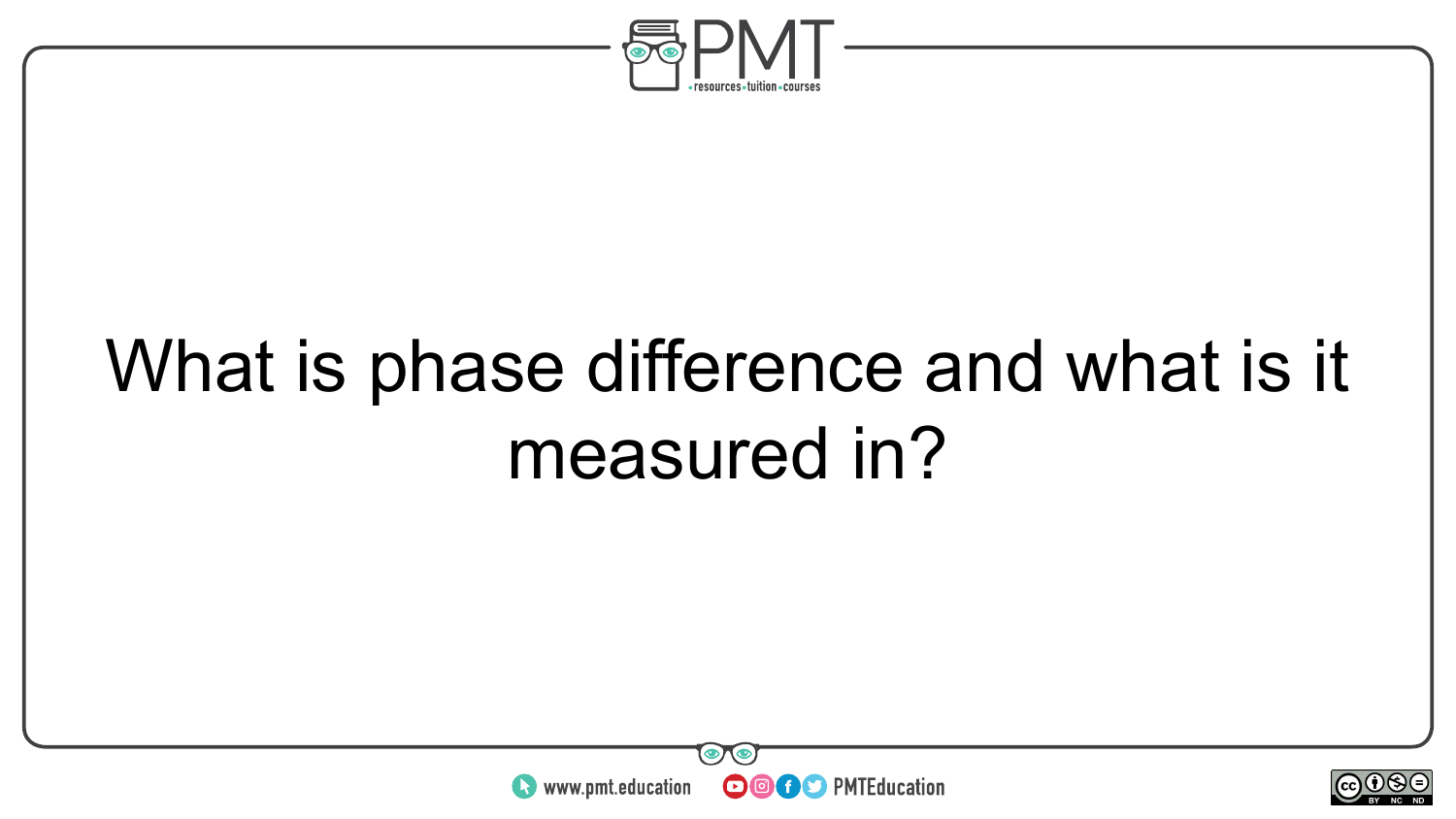

What is phase difference and what is it measured in?

How much a particle/wave lags behind another particle/wave. It is measured in radians, degrees or fractions of a cycle.



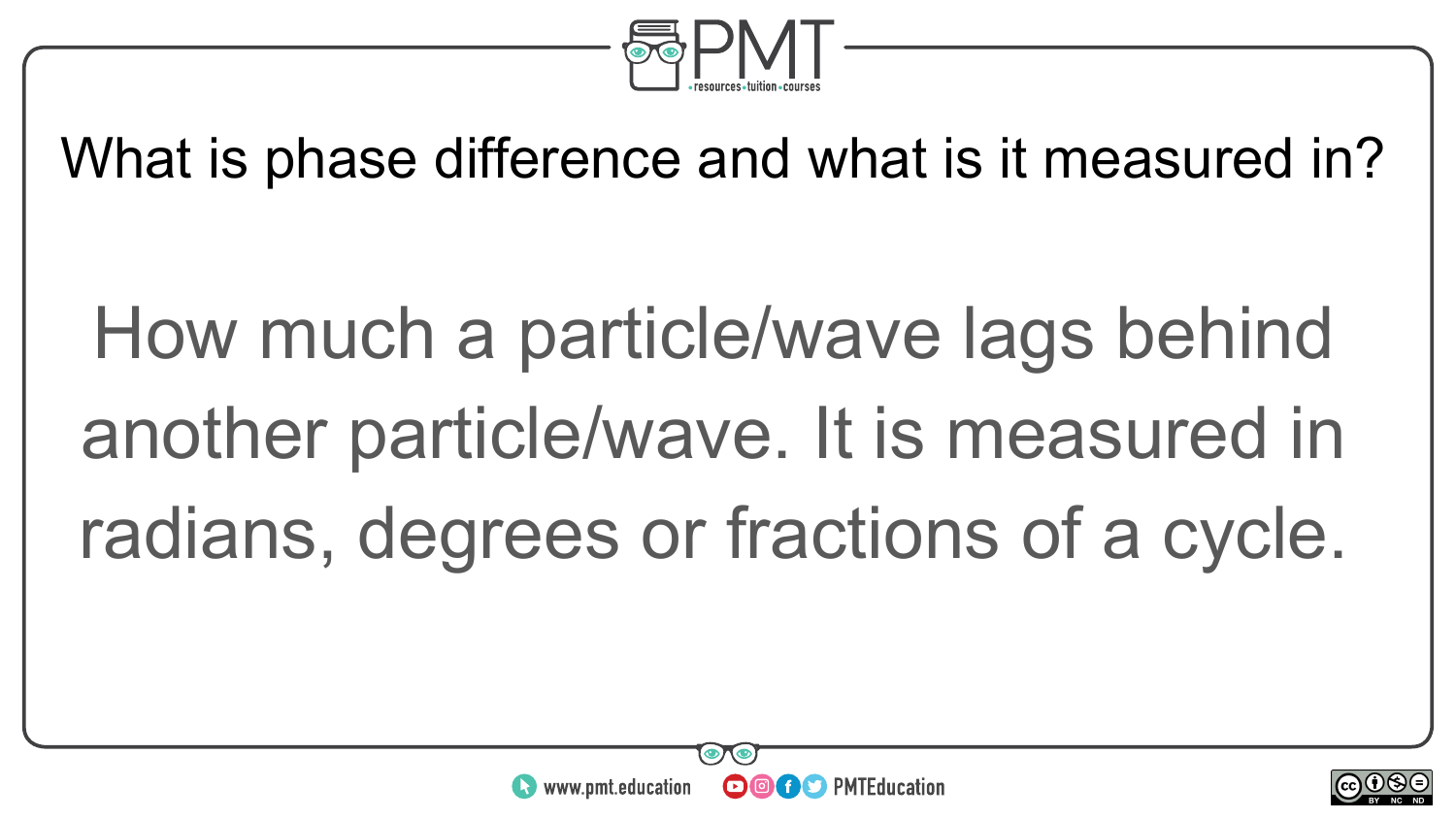

#### Define coherence.



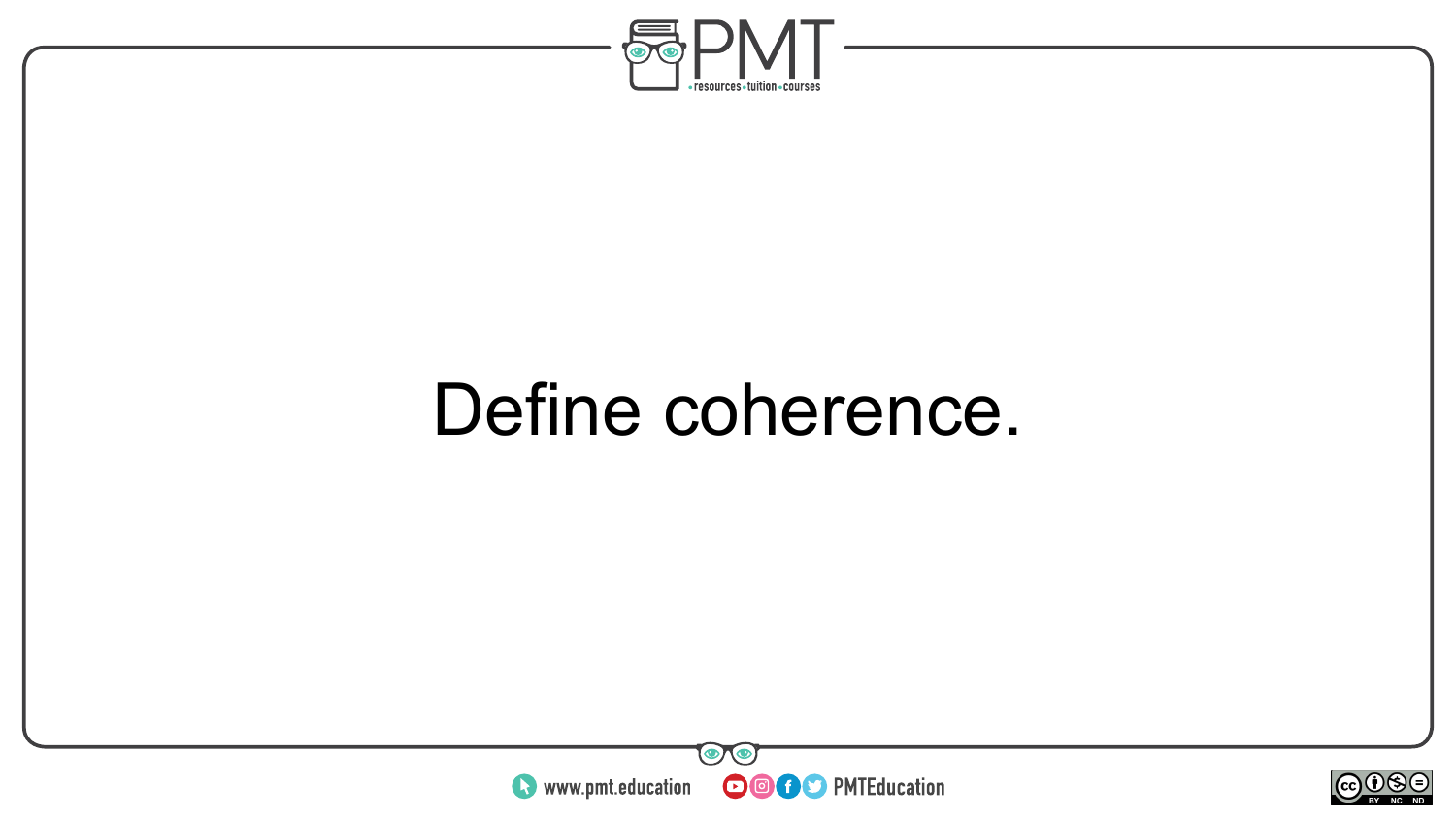

#### Define coherence.

# Coherent waves have a fixed phase difference and the same frequency and wavelength.



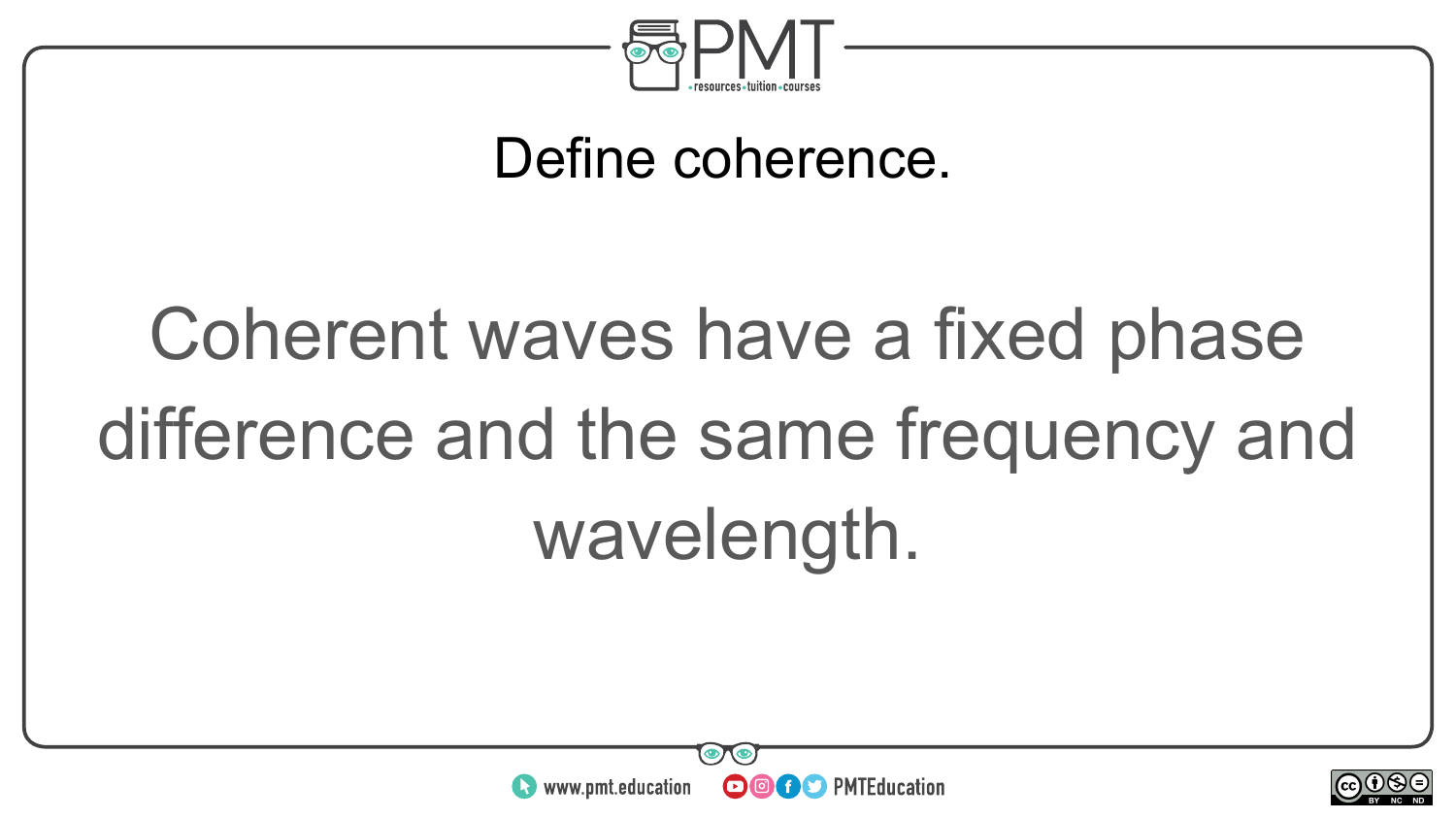

## State 2 applications of diffraction gratings.



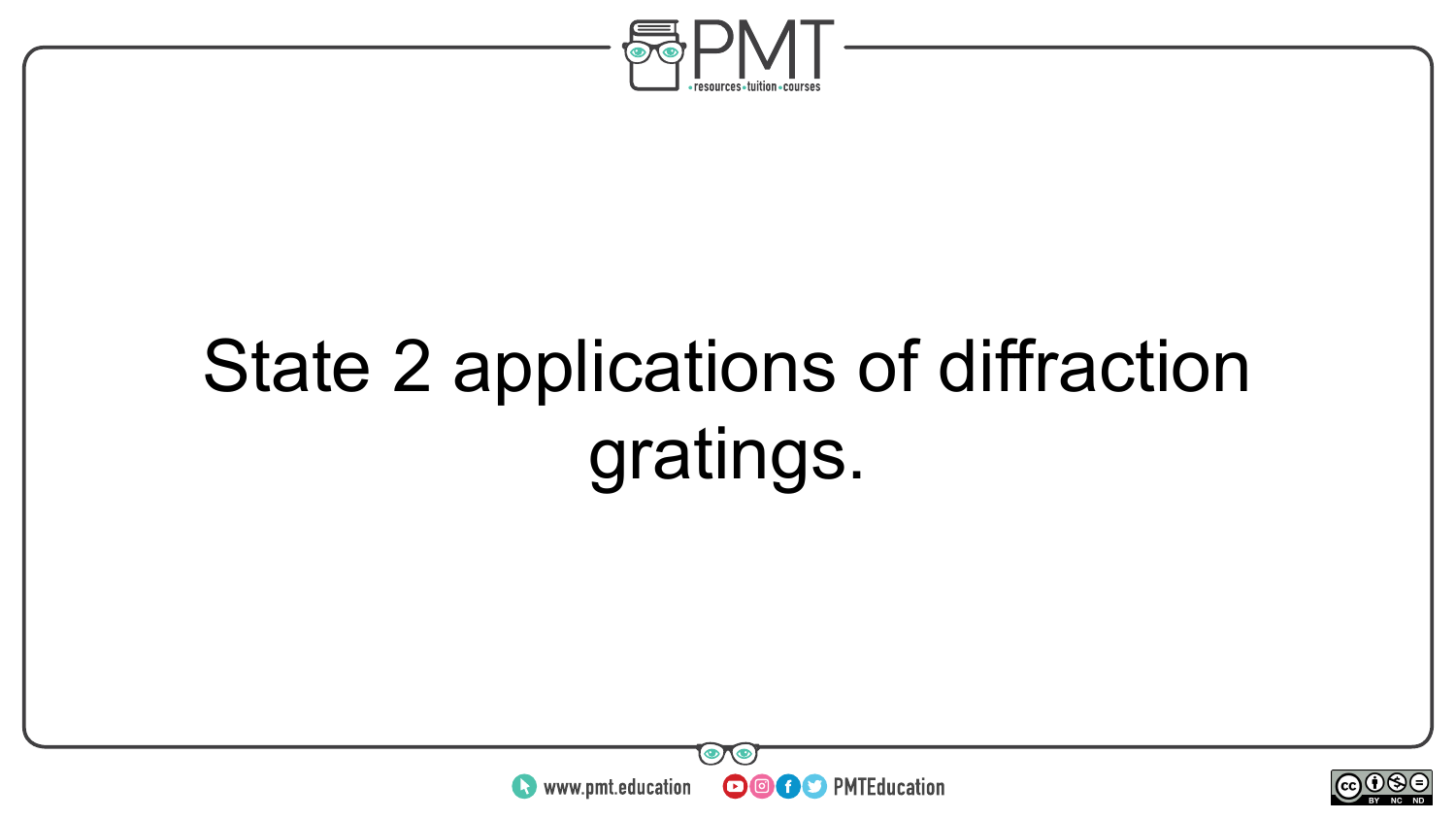

#### State 2 applications of diffraction gratings.

- 1. Splitting up light from stars to make line absorption spectra - used to identify elements present in stars.
- 2. X-ray crystallography: a crystal sheet acts as the diffraction grating and the X-rays pass through used to find the spacing between atoms.



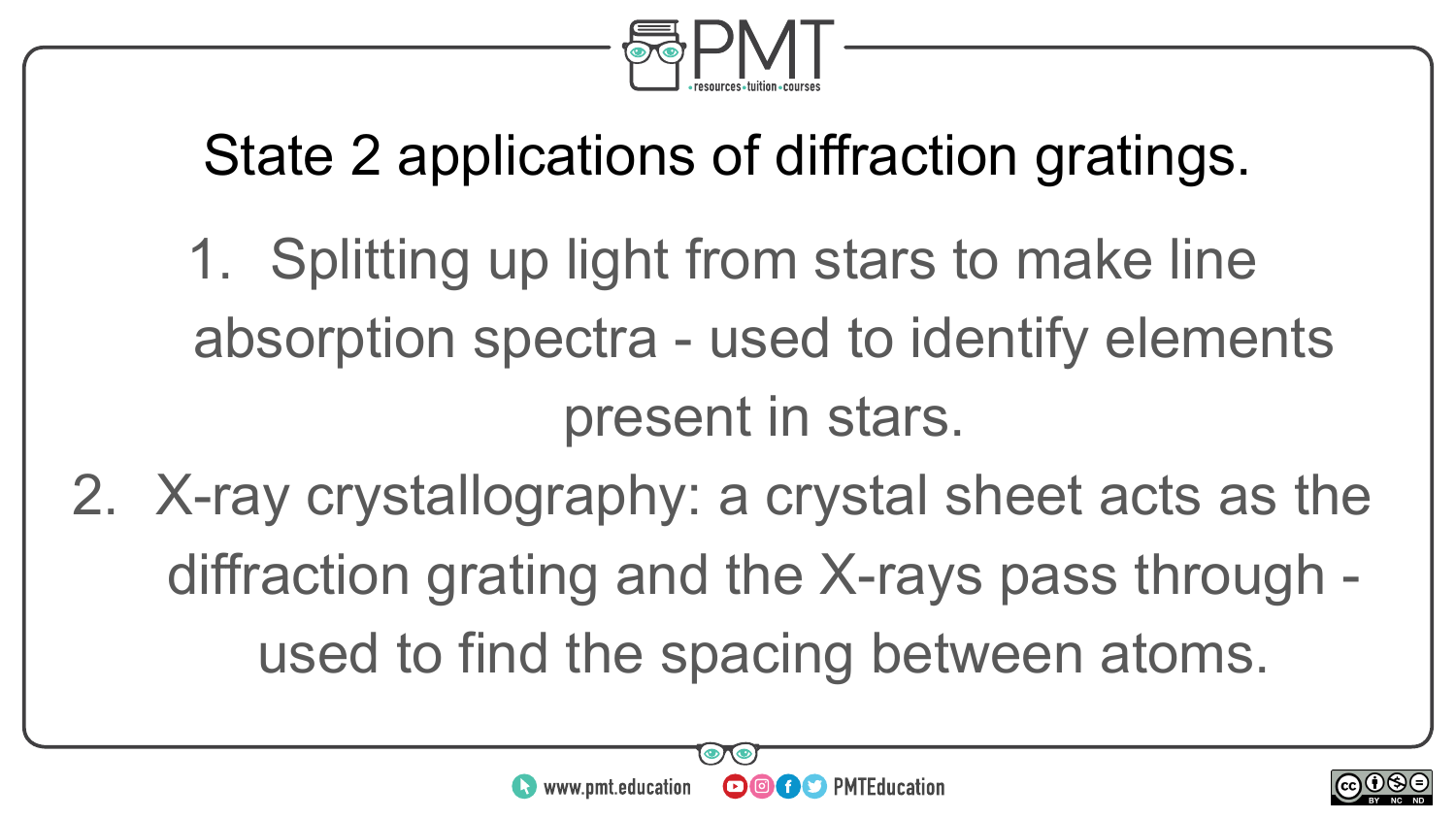

#### Derive the formula dsin $\theta$ =n $\lambda$



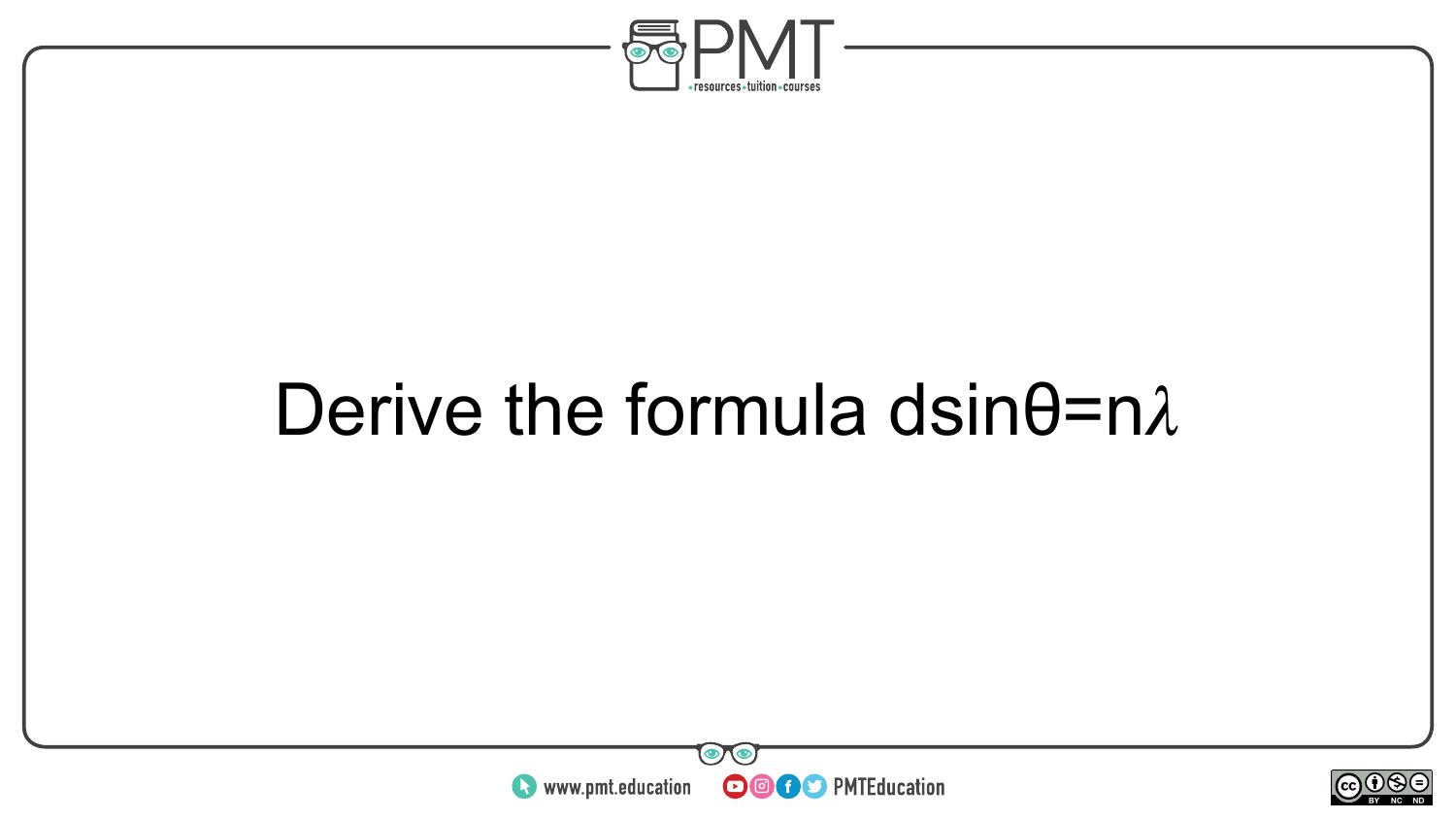

#### Derive the formula dsin $\theta$ =n $\lambda$

[https://commons.wikimedia.org/wiki/File:Youngs\\_slits.png](https://commons.wikimedia.org/wiki/File:Youngs_slits.png)

- 1. For the first order maximum, the path difference between two adjacent rays of light is 1 $\lambda$  (as shown). The angle between the normal to the grating and the light ray is θ.
- 2. A right angled triangle is formed, with side lengths d and  $\lambda$ . The upper angle is  $\theta$  (the lower angle is 90- $\theta$ °).
	- 3. For the first maximum sin $\theta = \lambda/d$ , (sin  $\theta = Opp/Hyp$ )

rearrange to dsin  $=\lambda$ ,

4. Other maxima occur when the path difference between the two rays of light is n $\lambda$ , where n is an integer, replace  $\lambda$  with n $\lambda$  to get: d sin =n $\lambda$ 



Bright Fringe: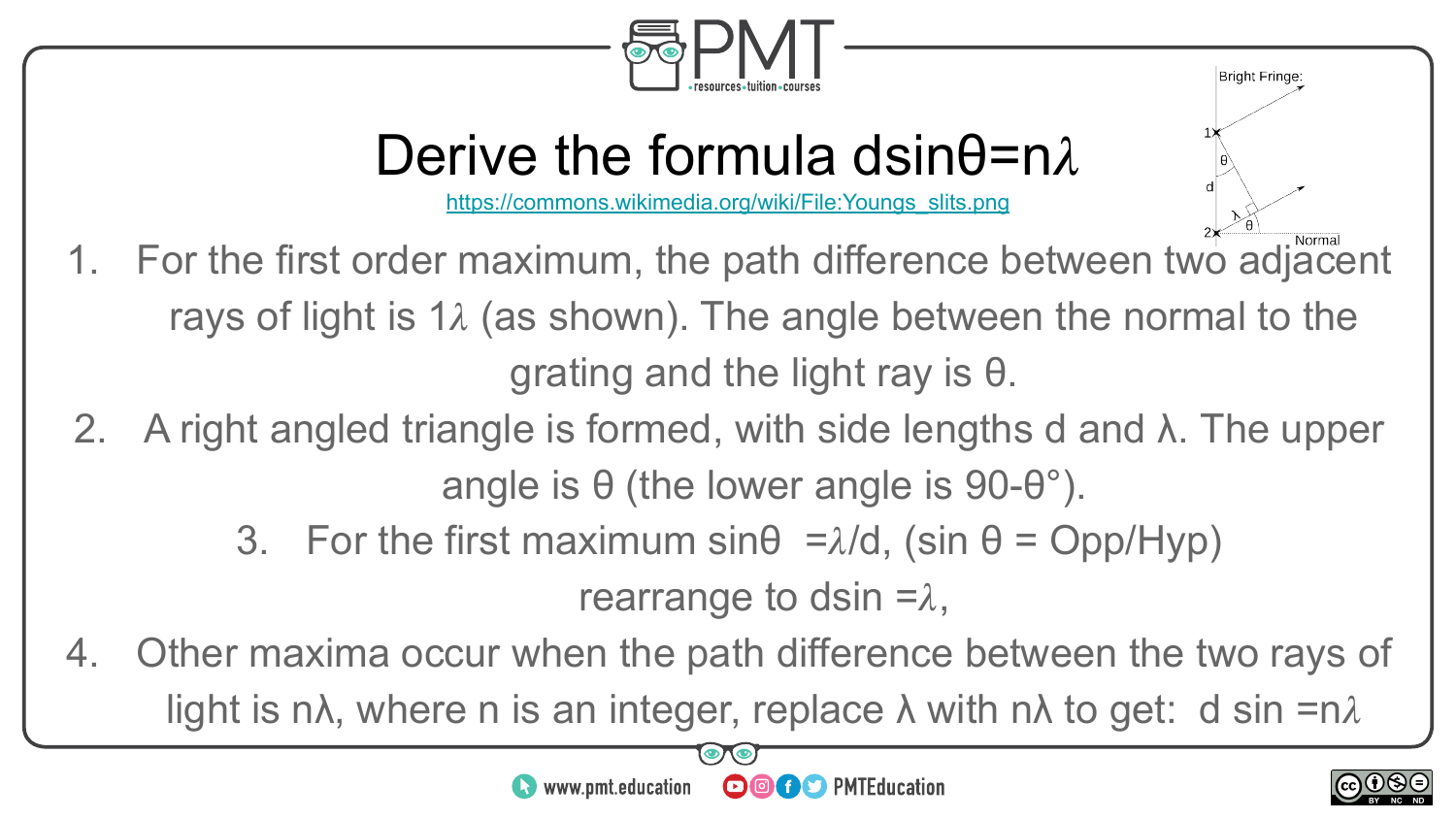

## When light passing through a diffraction grating is changed from blue to red, do the orders get closer together?



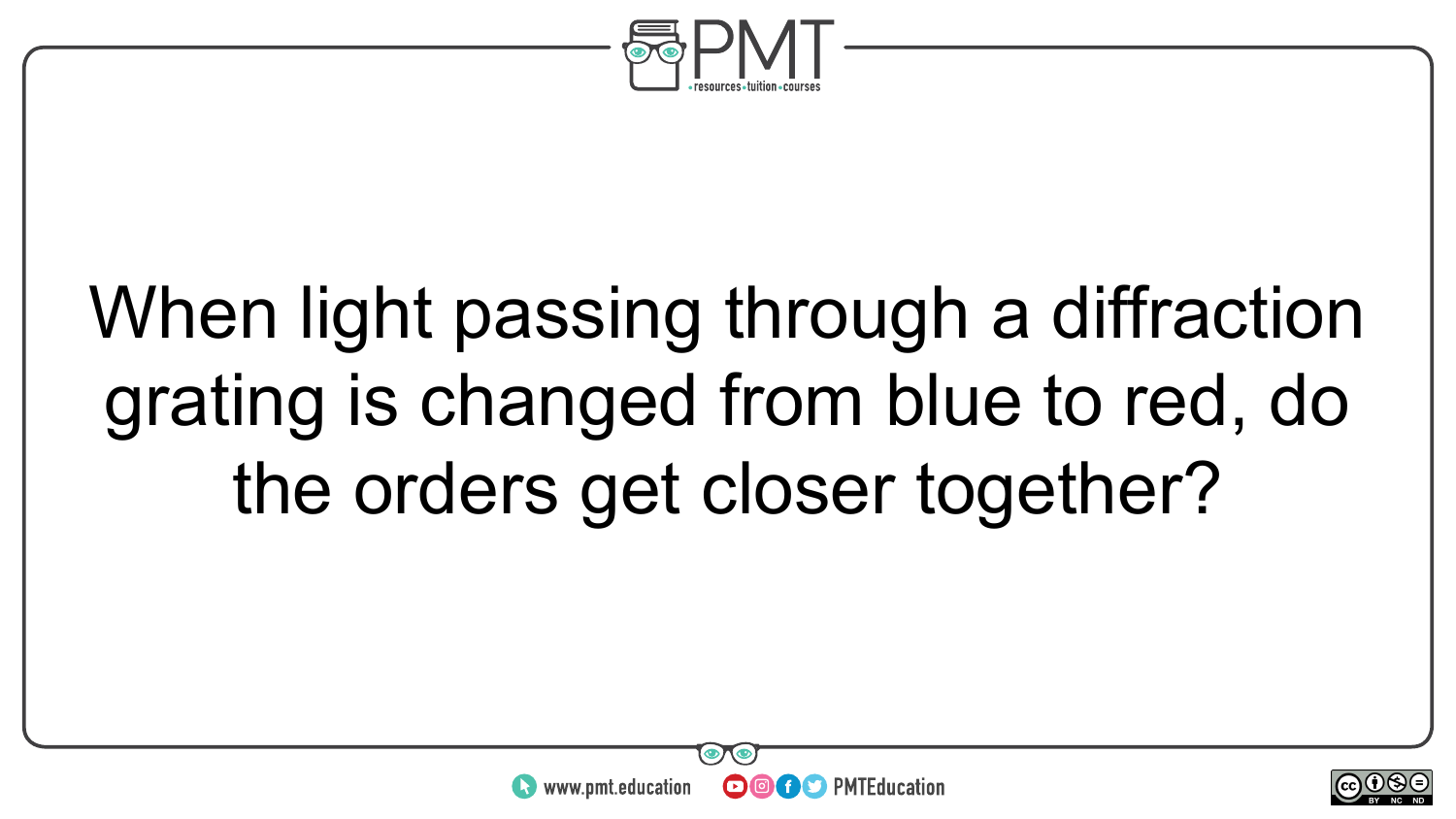

When light passing through a diffraction grating is changed from blue to red, do the orders get closer together?

The wavelength of light has increased so it will diffract more meaning the orders will become further apart.



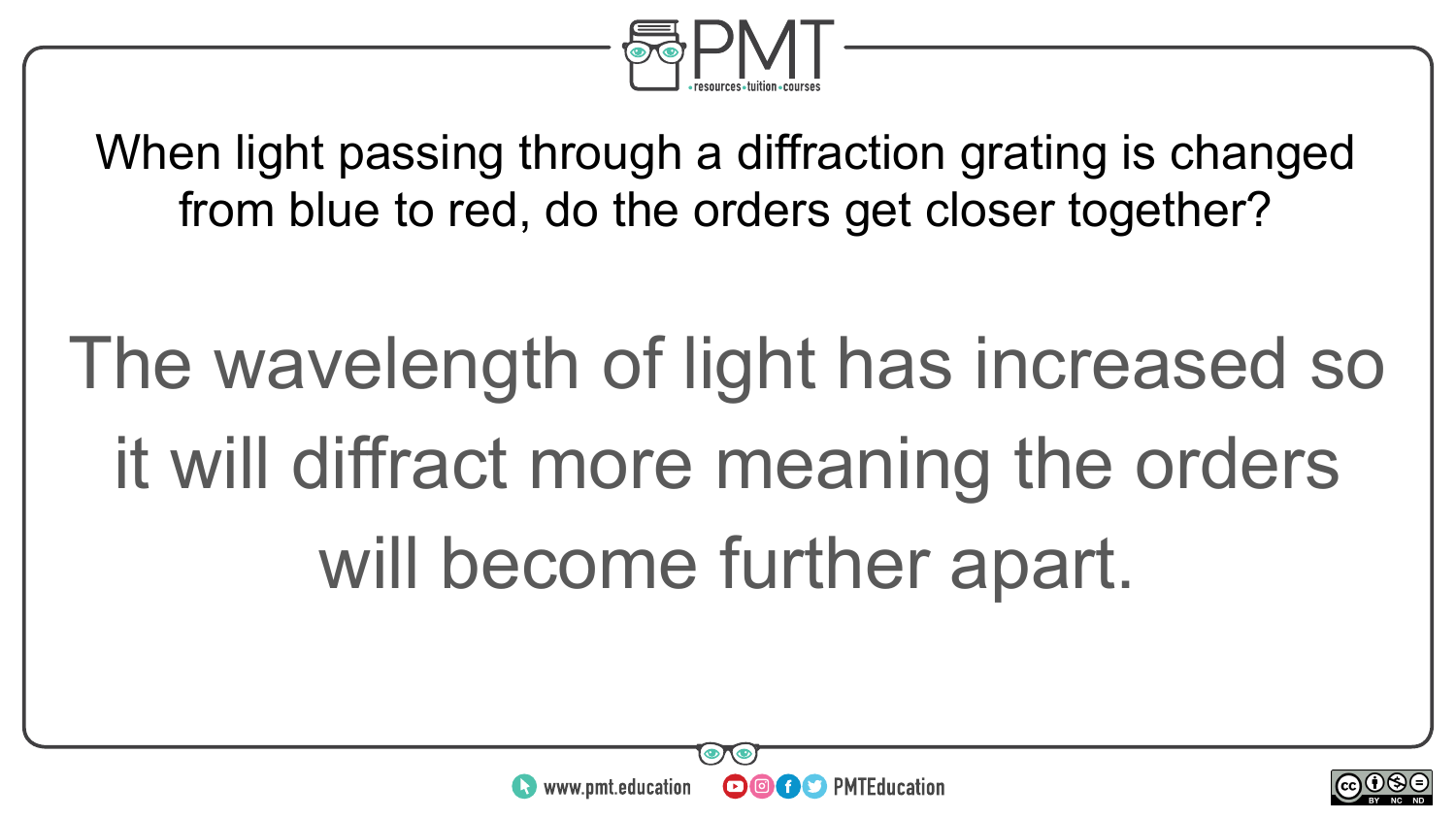

#### What is diffraction?



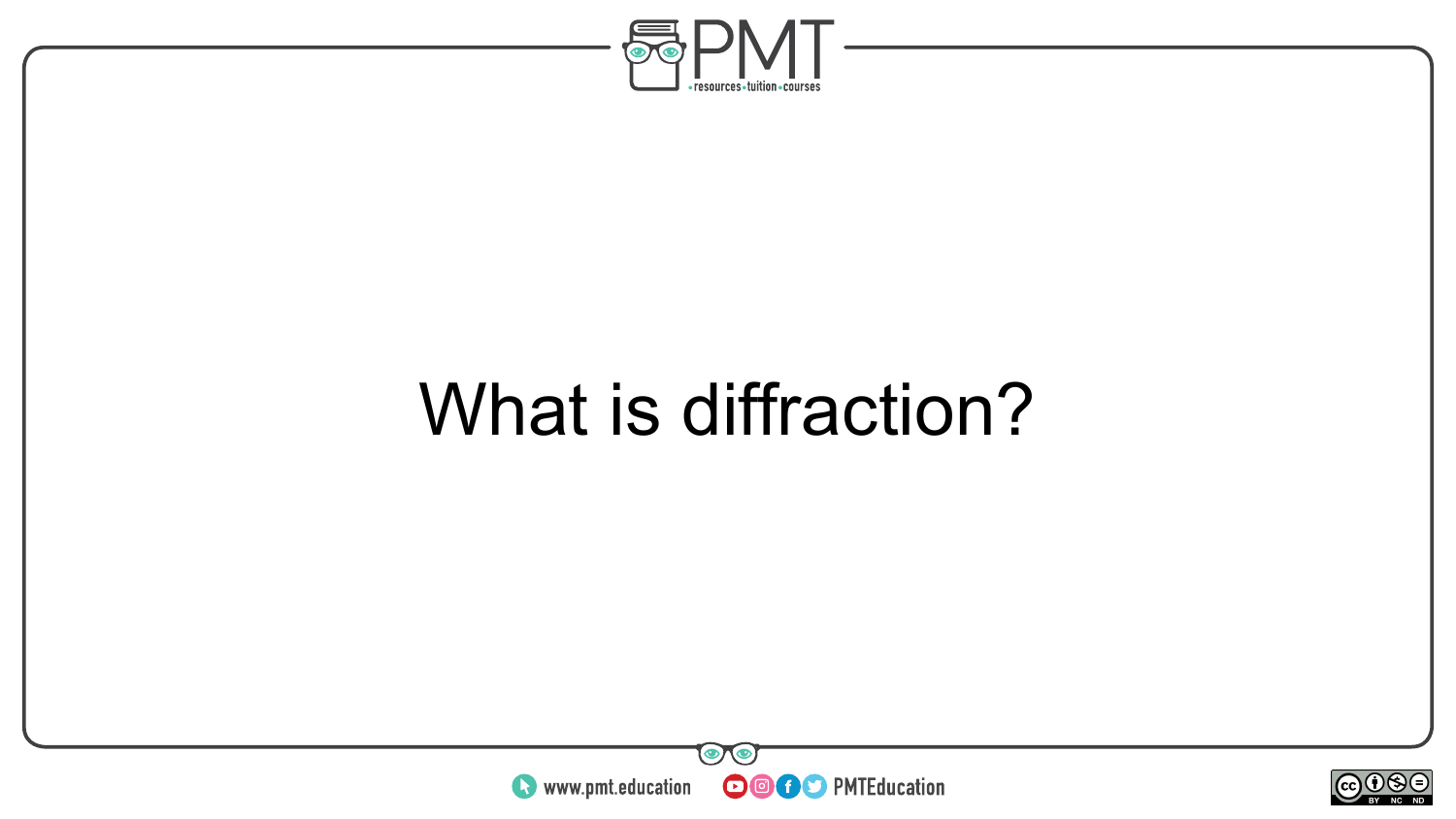

#### What is diffraction?

# The spreading out of waves when they pass through or around a gap.



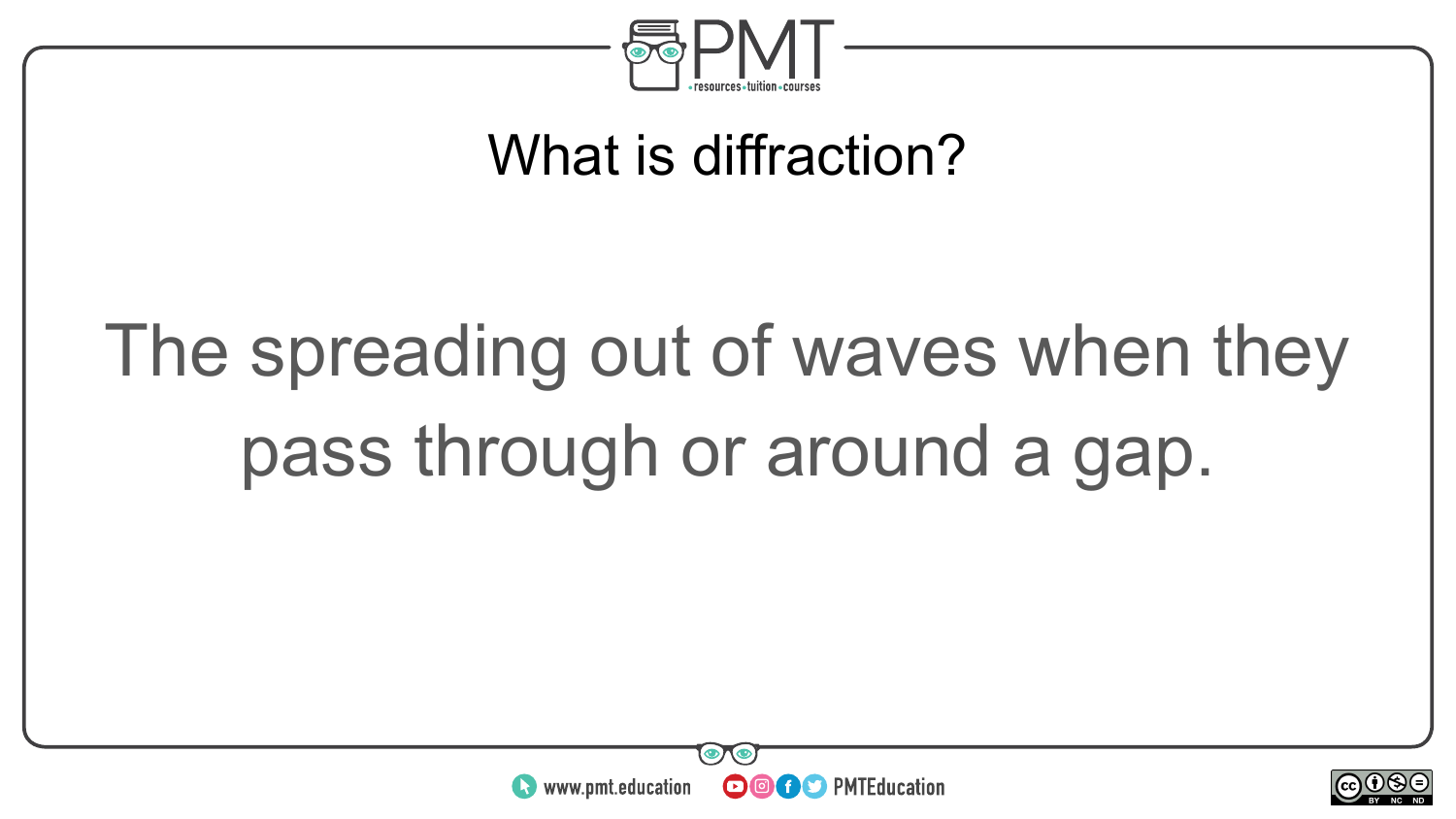

## How did Young's double slit experiment provide evidence for the wave nature of light?



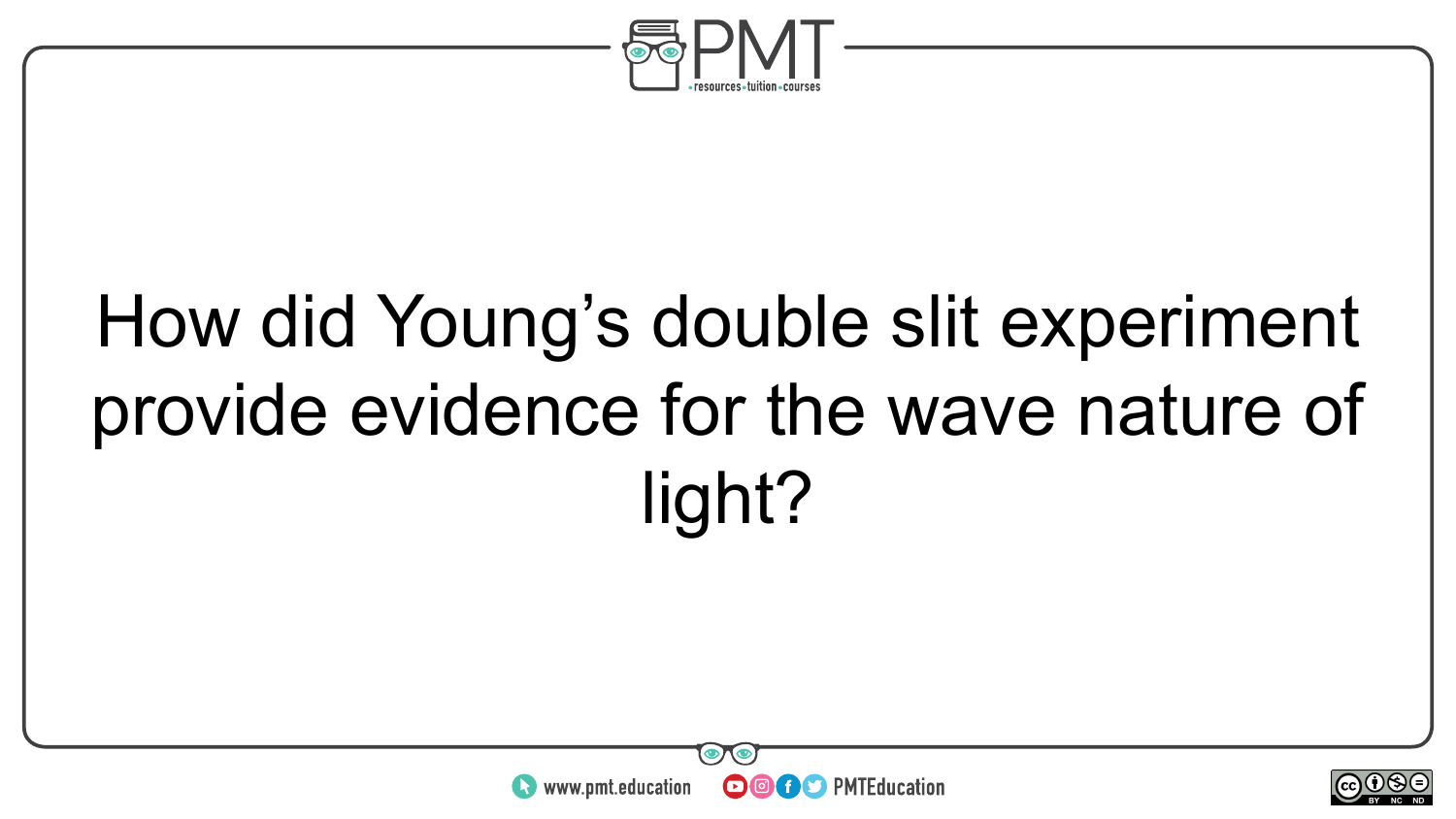

How did Young's double slit experiment provide evidence for the wave nature of light?

Diffraction and interference are wave properties hence the interference pattern of light shows that light has wave properties.

**OOOO** PMTEducation

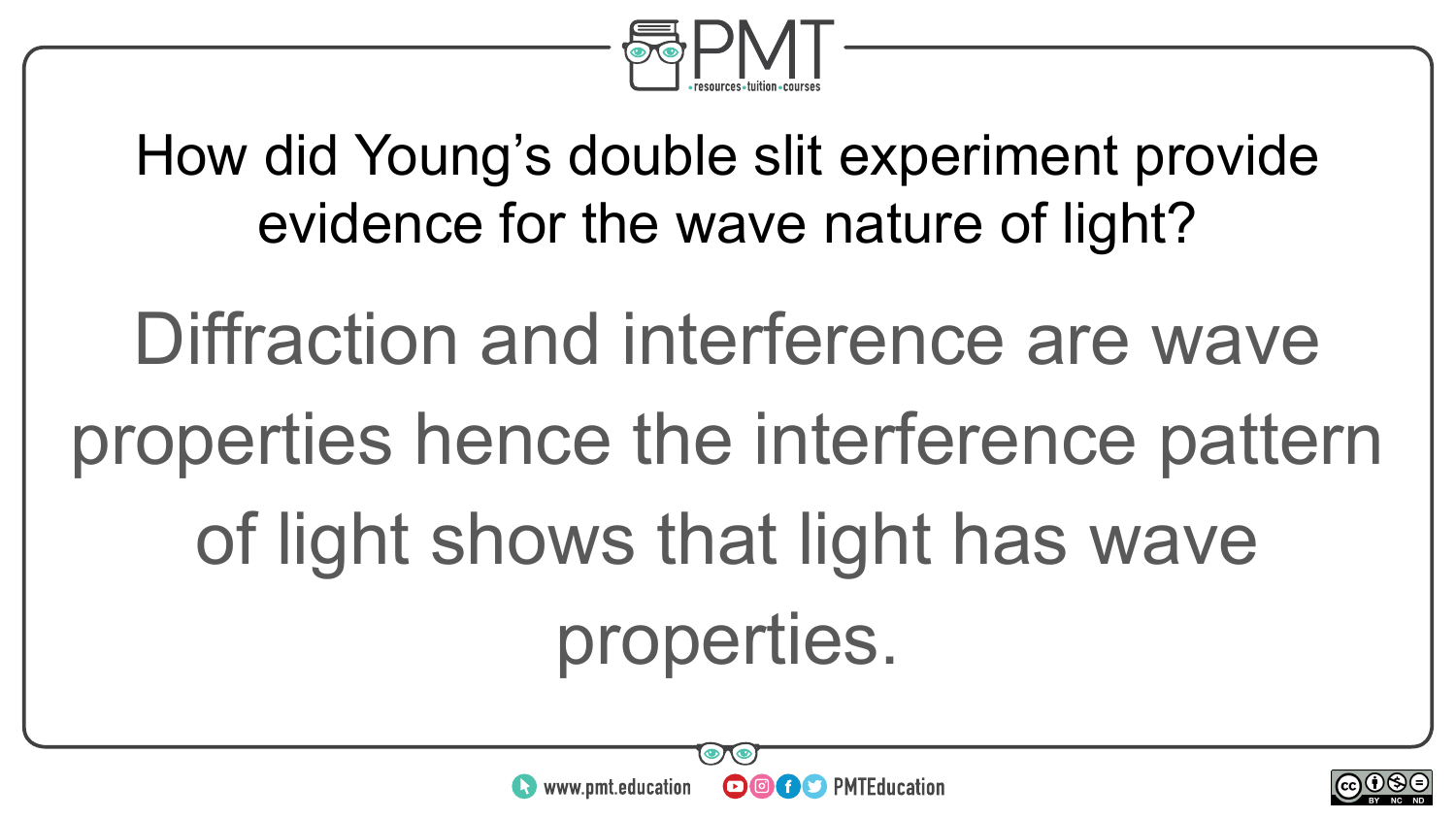

### What is path difference?



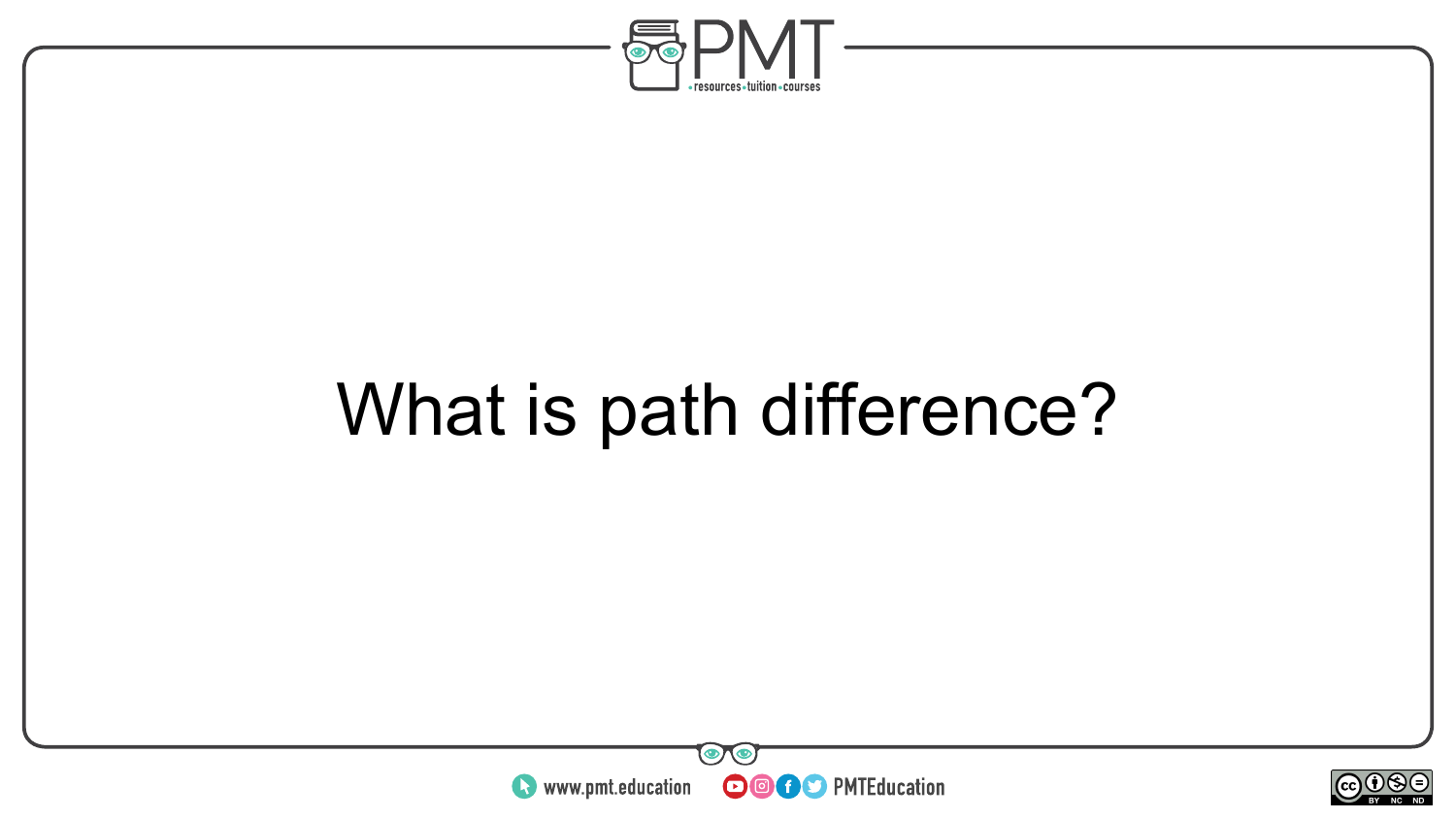

#### What is path difference?

# The difference in distance travelled by two waves.



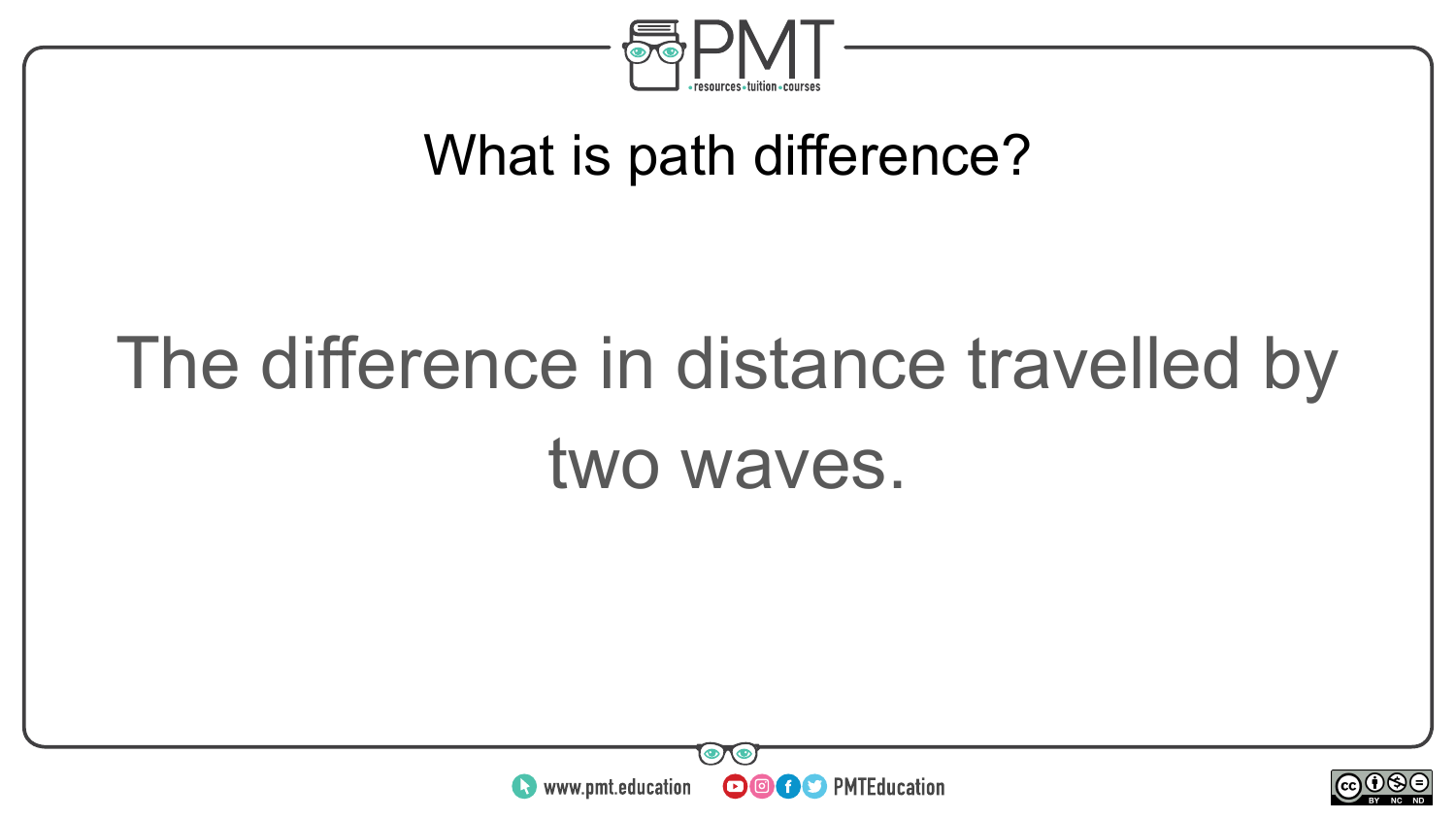

### How could you investigate stationary sound waves?



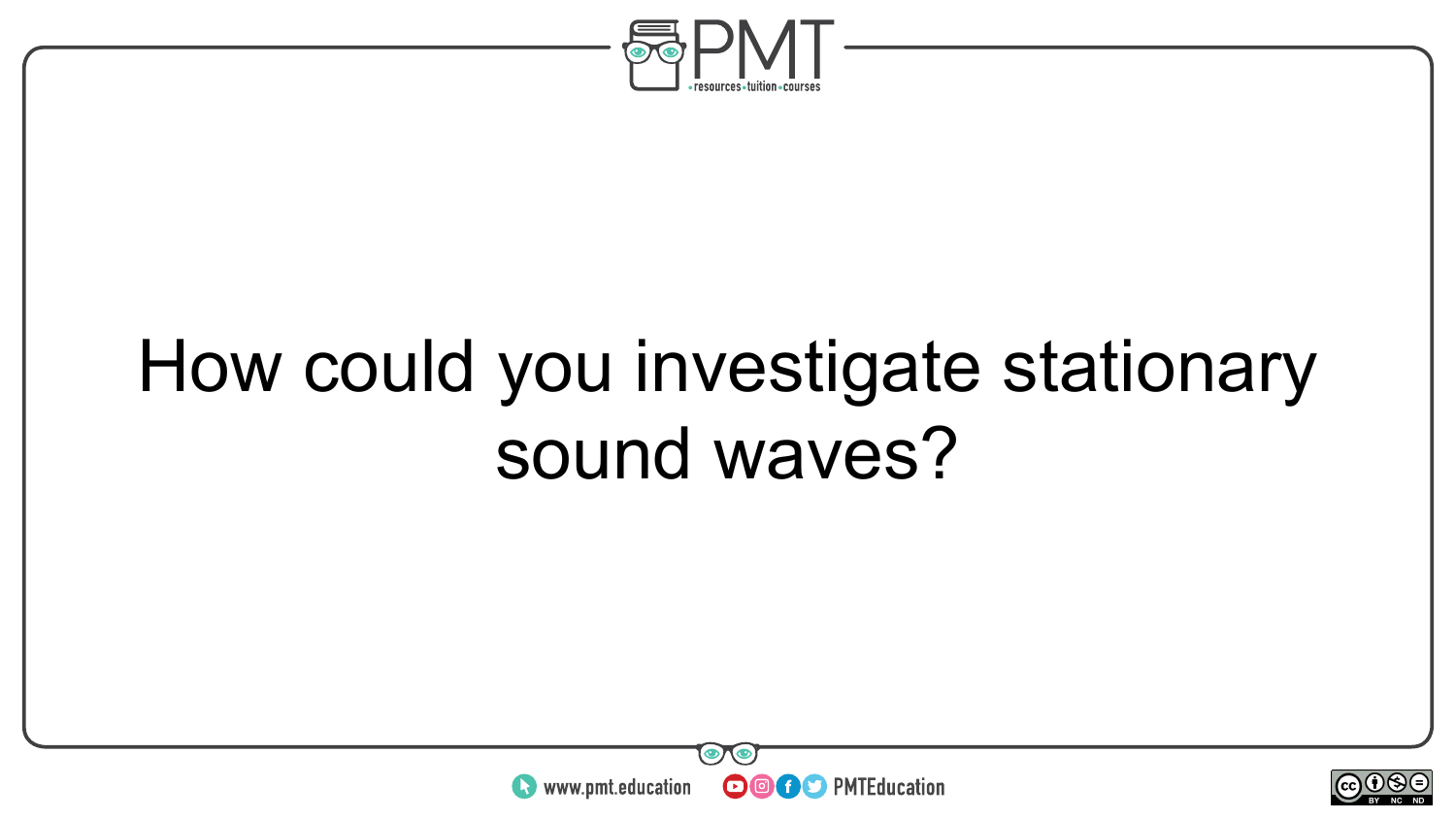

How could you investigate stationary sound waves?

Place a speaker at one end of a closed glass tube, lay powder across the bottom of the tube, it will be shaken from the antinodes and settle at the nodes. The distance between each node is half a wavelength.



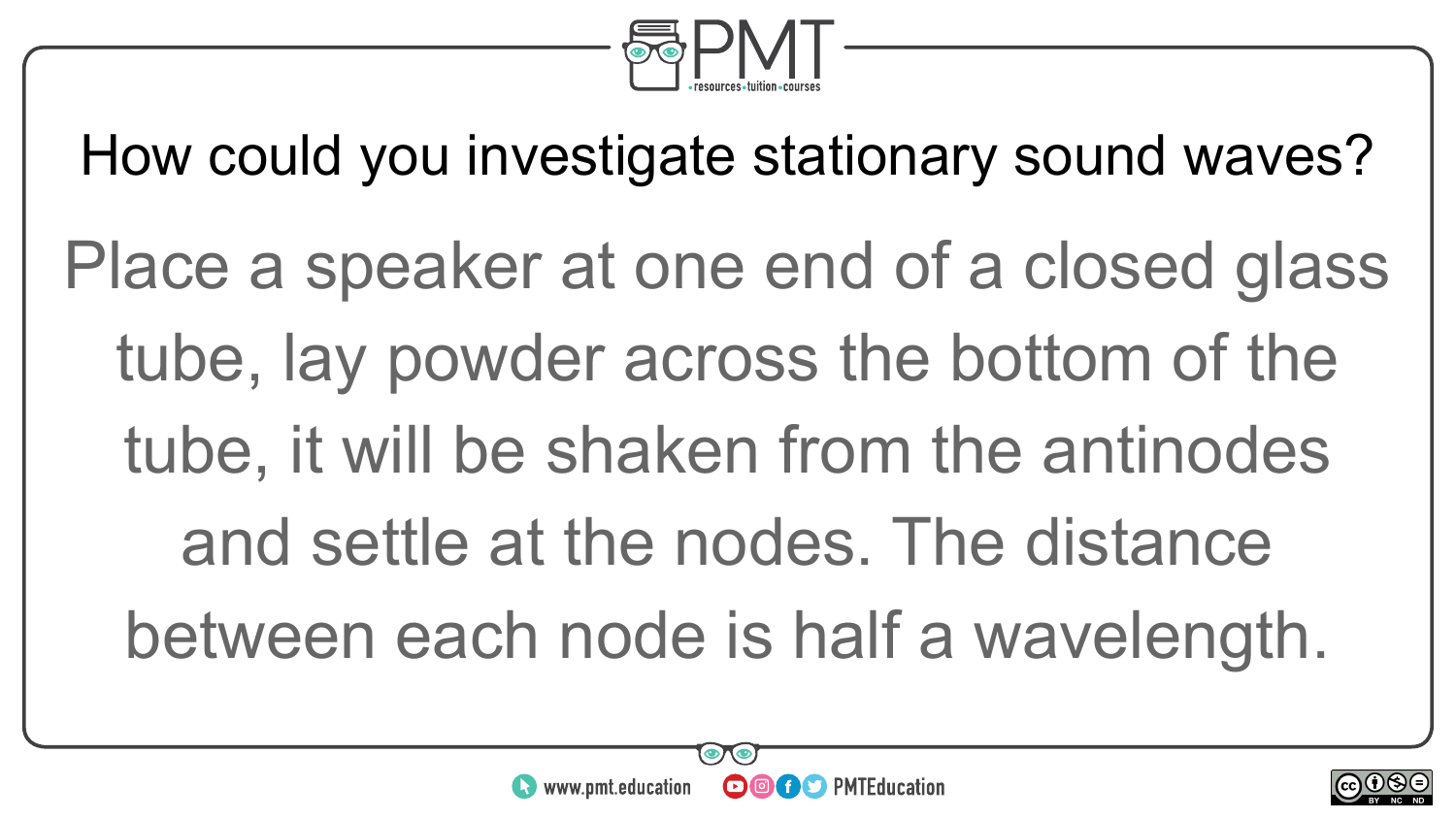

# What is the frequency of the first harmonic of a string length 2m, mass 0.03kg with a mass of 2kg hanging off it?



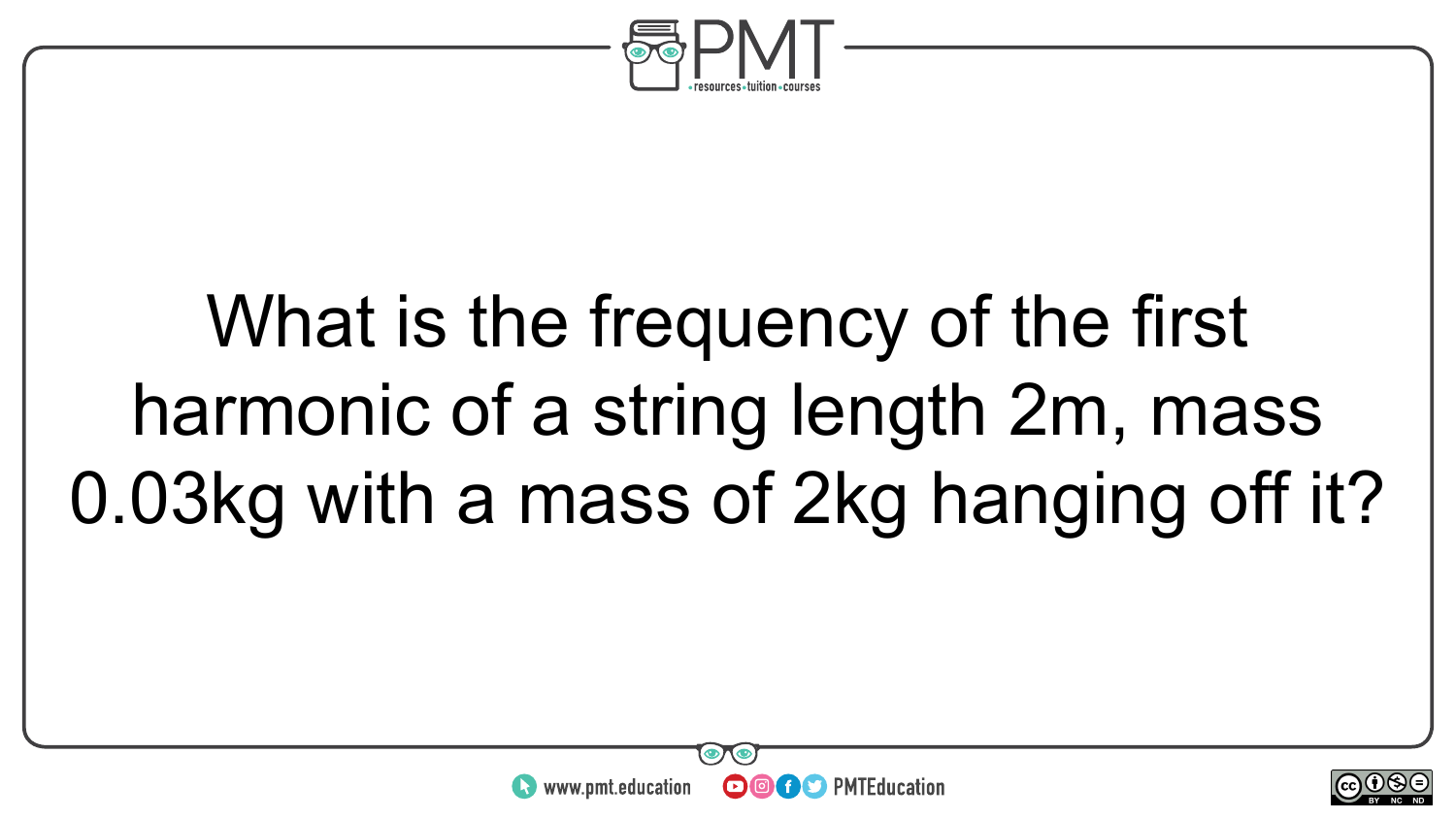

What is the frequency of the first harmonic of a string length 2m, mass 0.03kg with a mass of 2kg hanging off it?  $f = \frac{1}{2L} \int_{\mu}^{T}$  T = tension = 2 x 9.81 = 19.62N  $\mu$  = mass / unit length = 0.03/2 = 0.015 kg/m  $f = (1/4) \times (sq.rt: 19.62/0.015)$  $F = 9.0$  Hz  $\sim$ neel  $\bullet$  www.pmt.education **OOOO** PMTEducation BY NC ND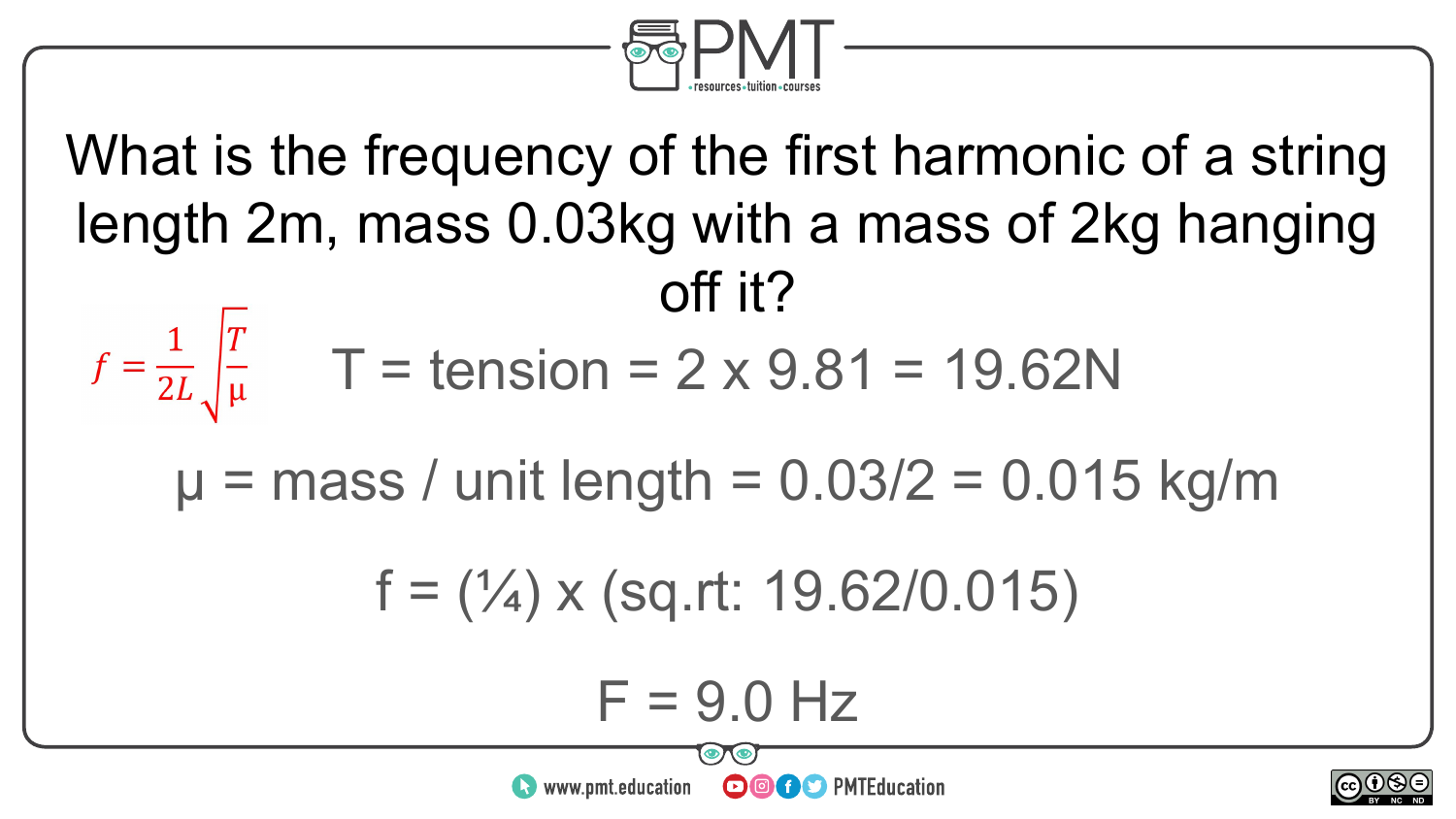

## True or False? Only light can produce interference patterns.



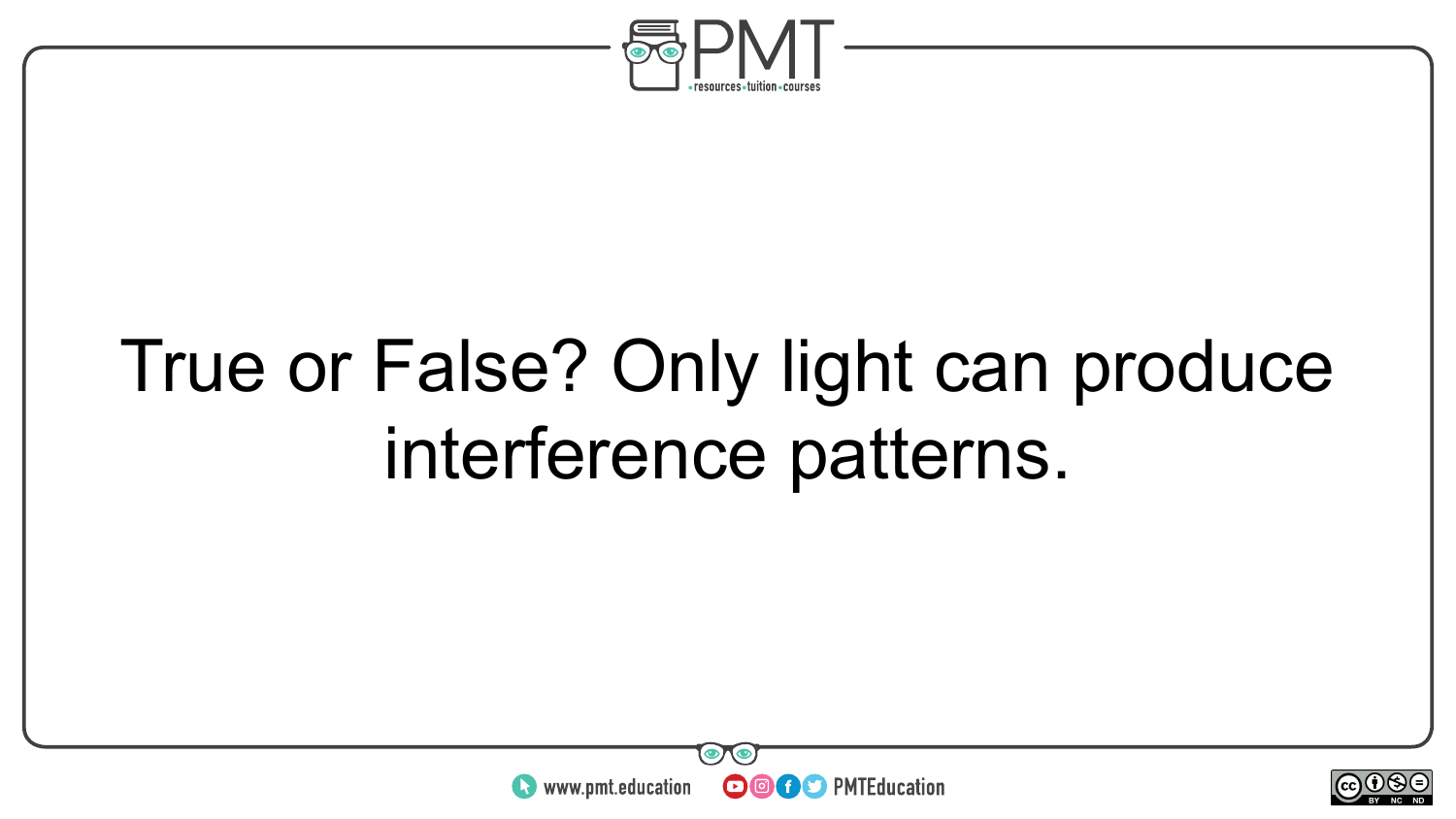

#### True or False? Only light can produce interference patterns.

# False, interference patterns can be formed by sound waves and all EM waves too.



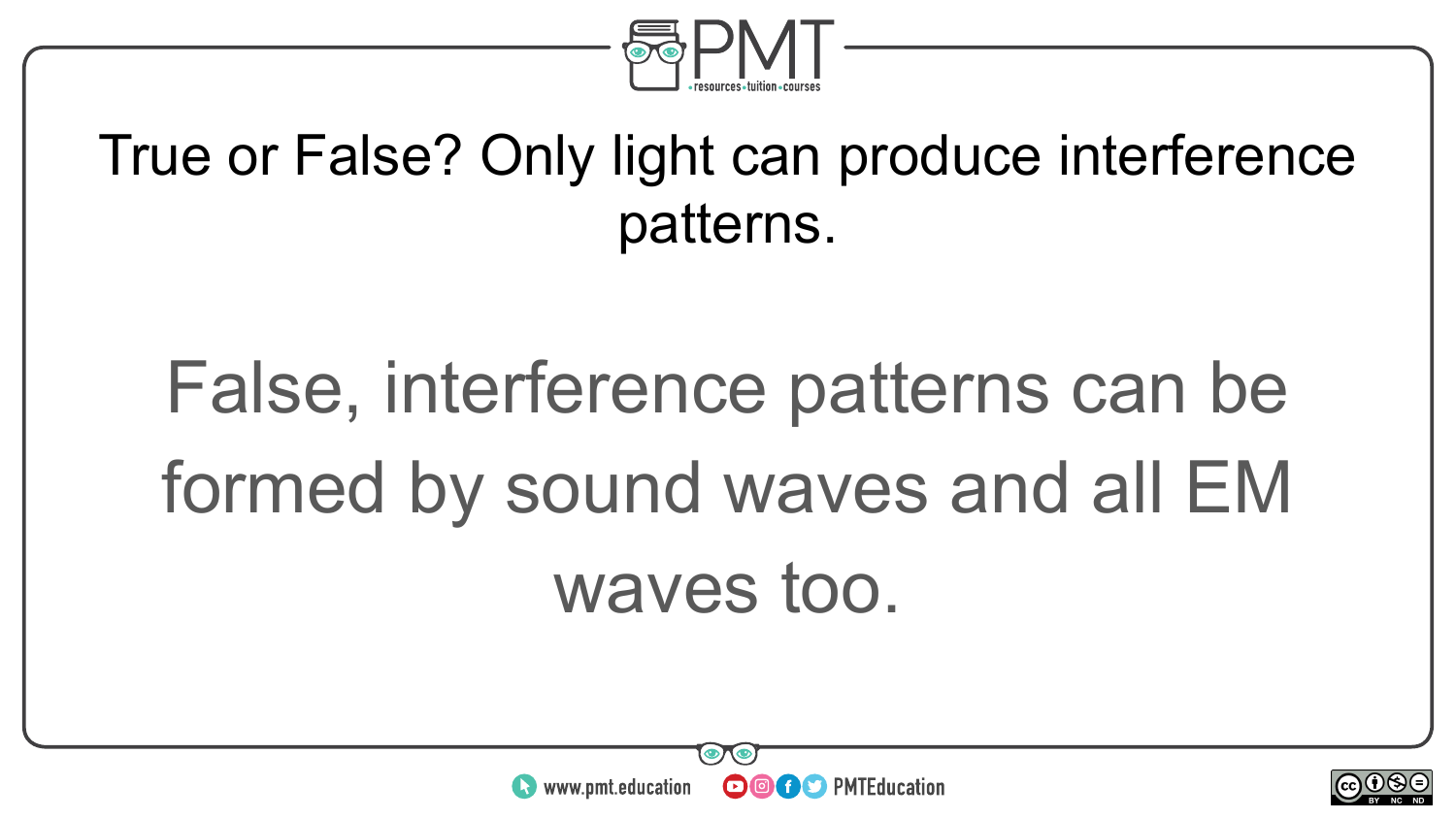

## What formula is associated with Young's double slit experiment?